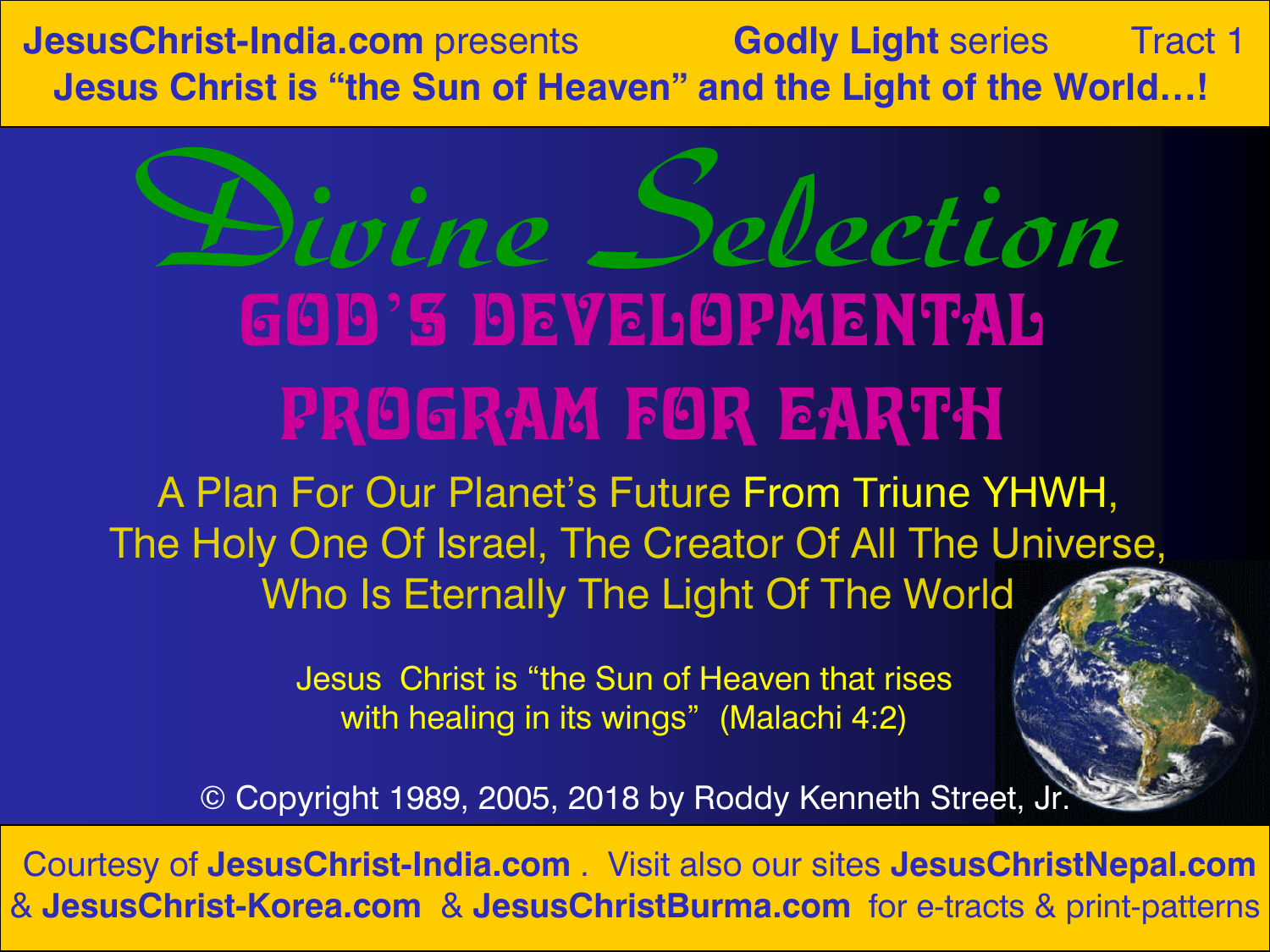The Biblical scheme of Earth's history and direction... a longrange plan by which God will transform and re-populate the planet Earth...

 It's a vision of vast scope and mind-boggling predictions...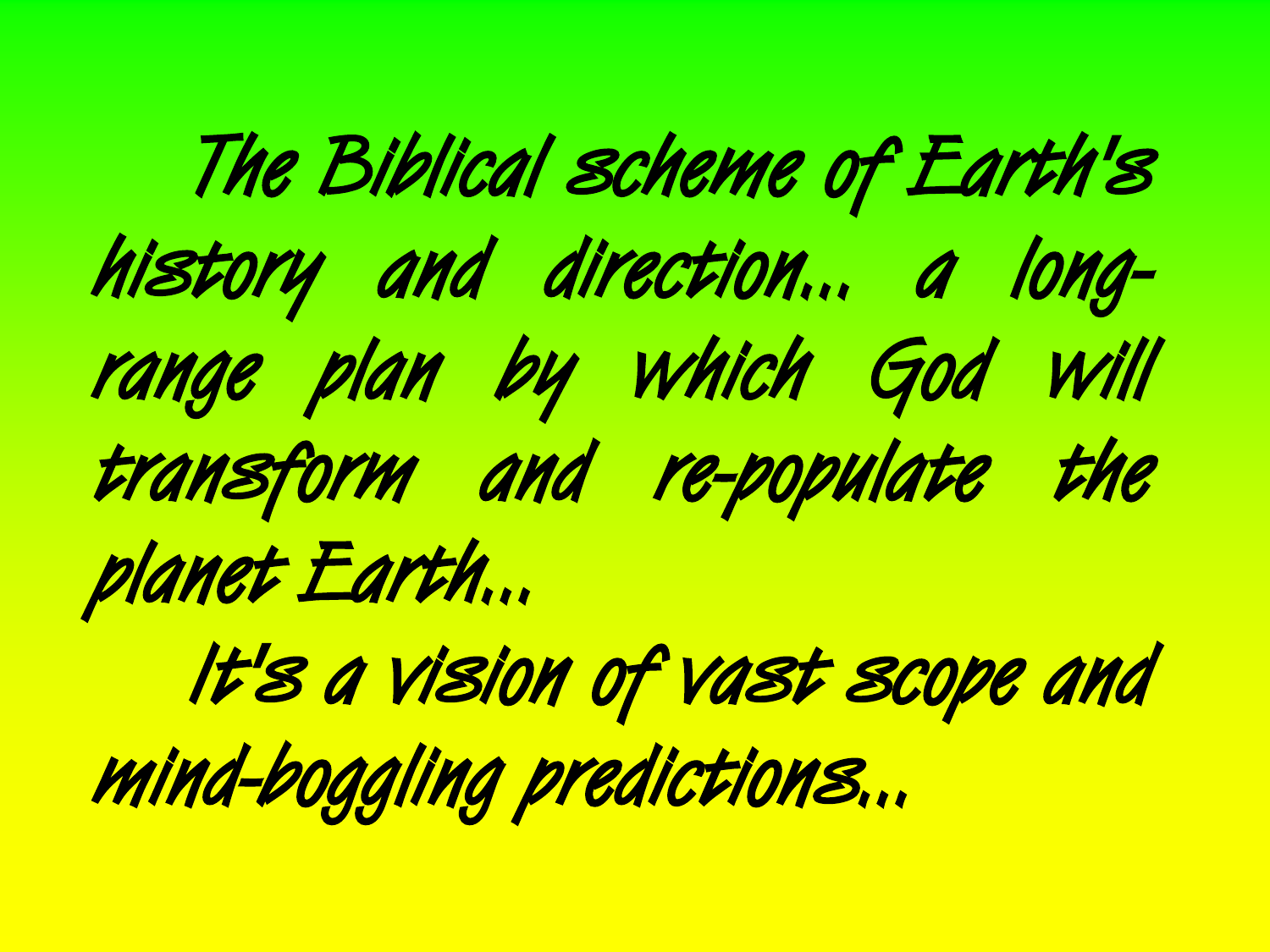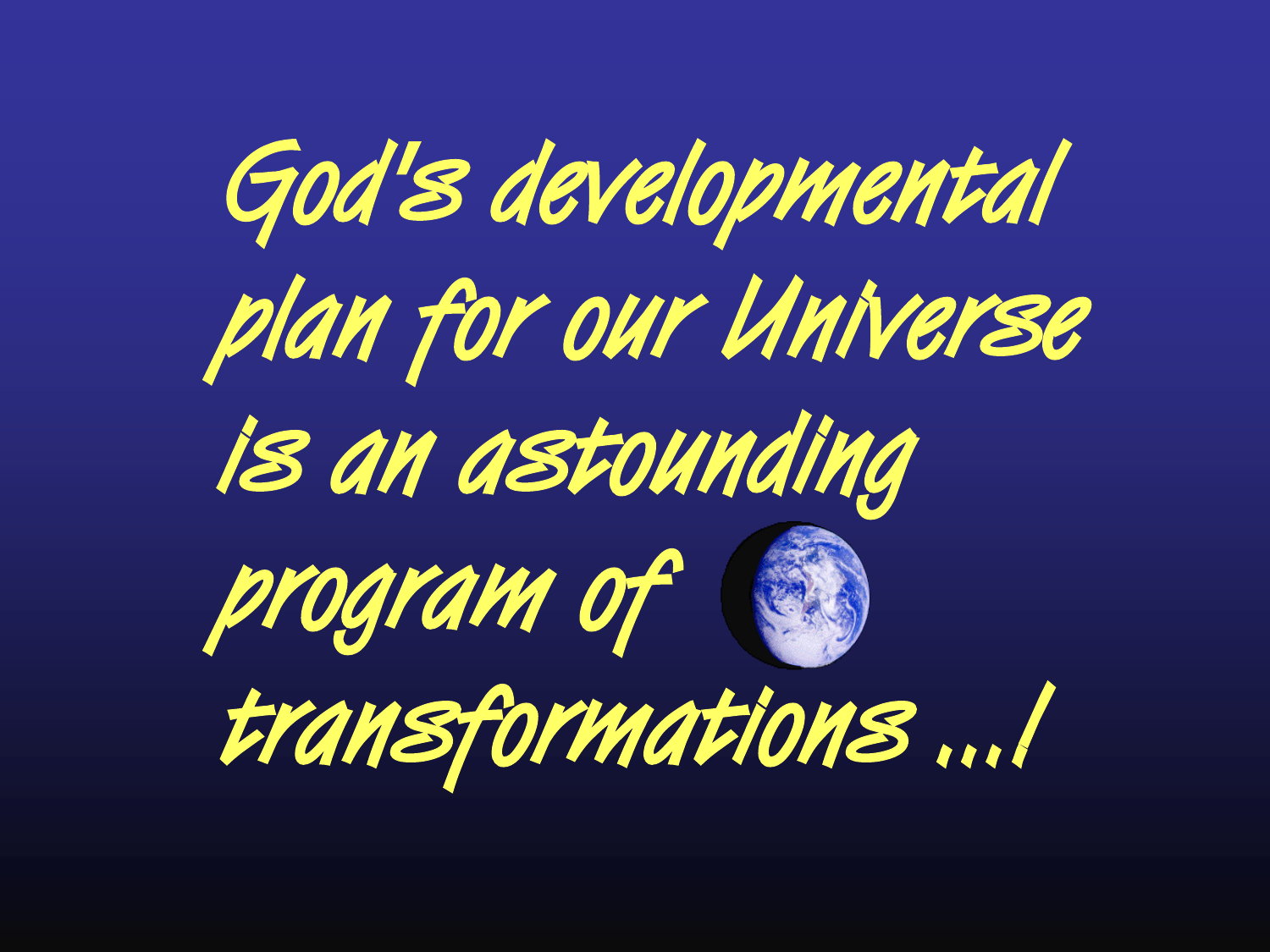1. A theme of **WARFARE** runs through the many books of the Bible, from Genesis to Revelation. We see evidence of angelic warfare, of historic military warfare between God's chosen people and the ungodly nations.

 There are predictions of further warfare between the elect of Christ and the anti-Christian forces, and of a final great battle of Armageddon.

 *SPIRITUAL WARFARE devastates this planet until Christ's Kingdom comes !*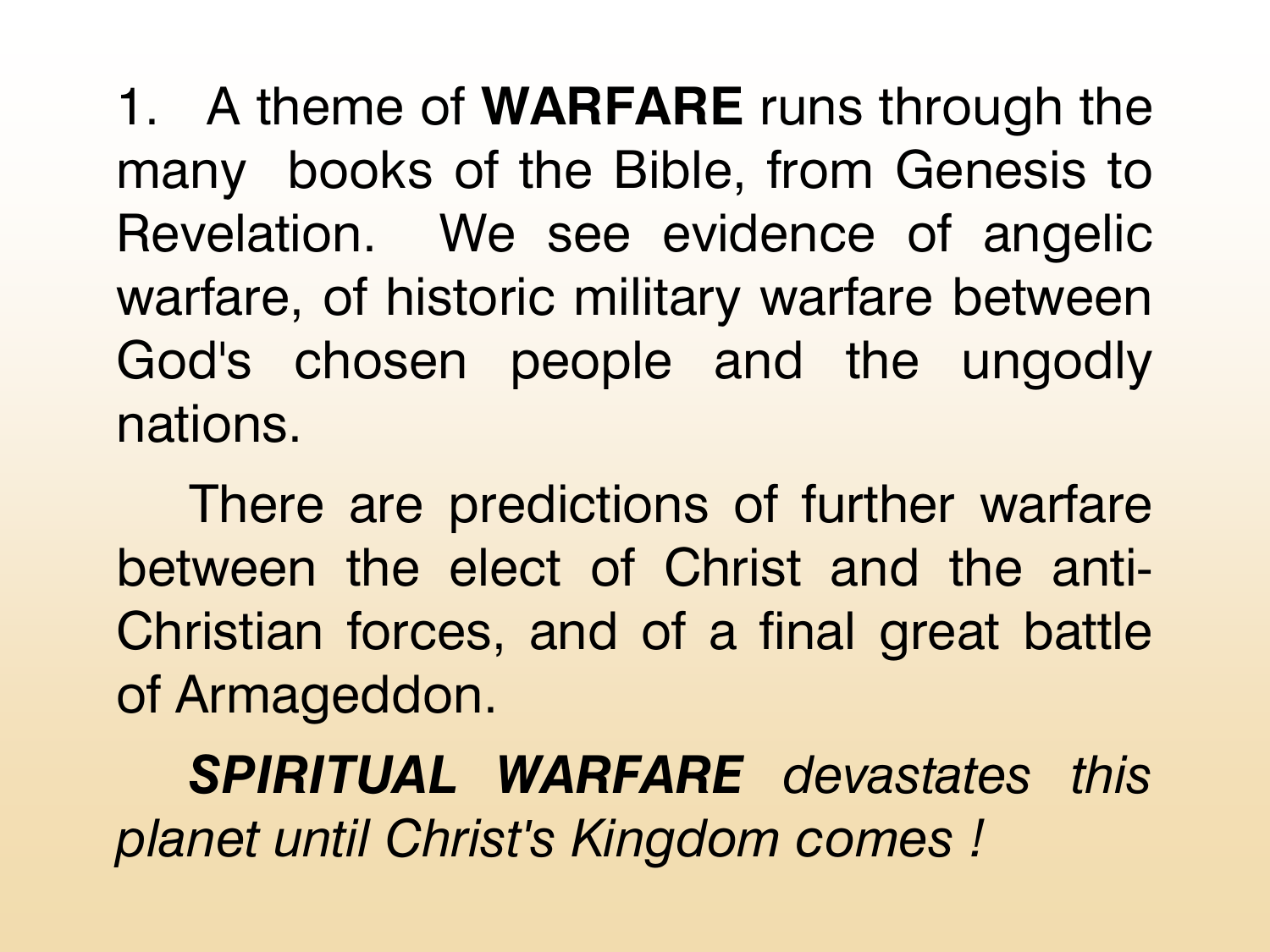*SPIRITUAL WARFARE devastates this planet until Christ's Kingdom comes !*

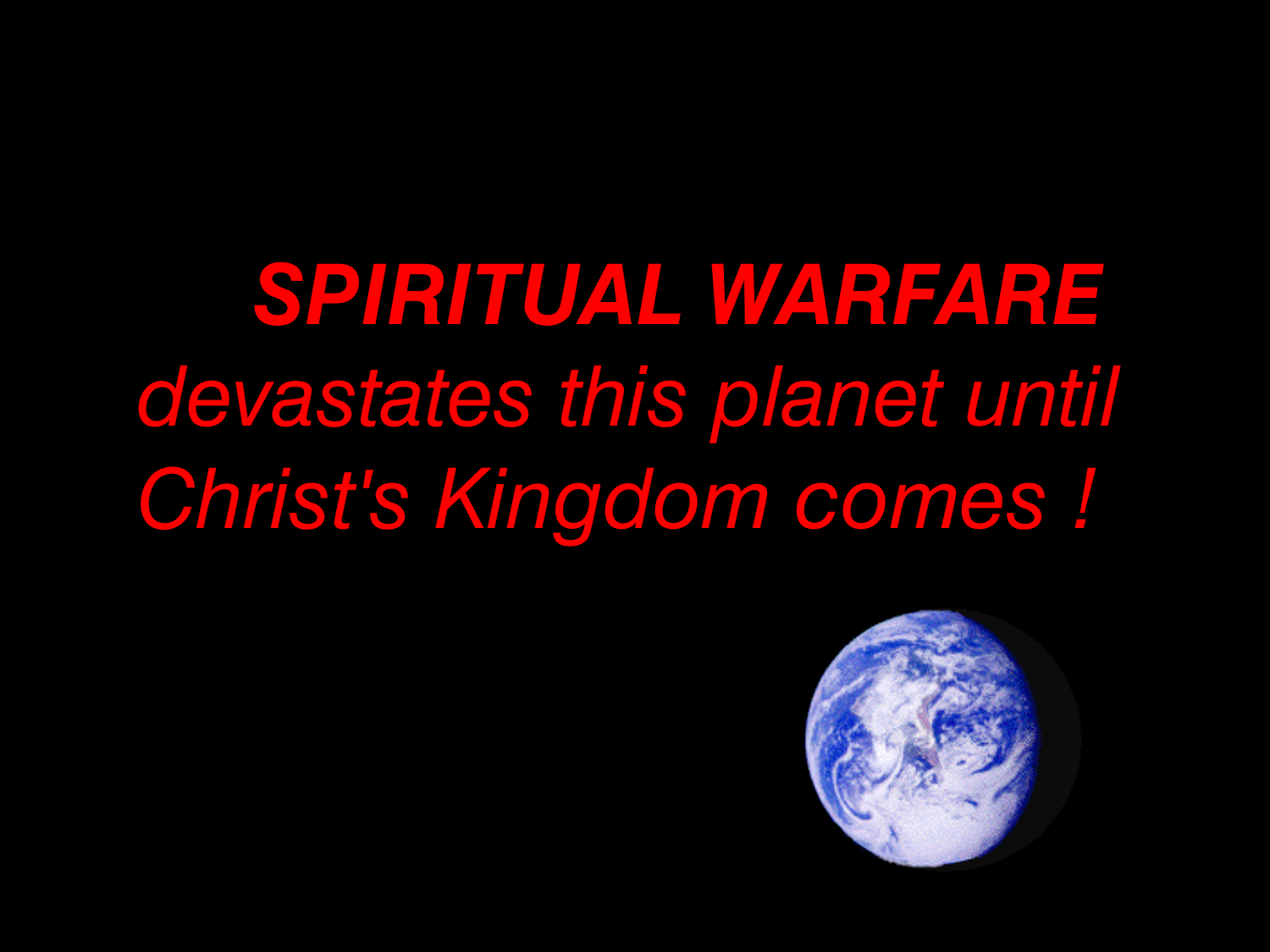2. A theme of **APOCALYPTIC DESTRUCTION** and **RE-CREATION** runs through the books of the Bible, from Genesis to Revelation. We see this in the Genesis record of Noah and the Great Flood, and in the predictions of the Old Testament prophets.

 *Jesus Himself speaks of this in great detail as He is quoted in Mat. 24, Luke 17:24-37, and other places in the gospels. There are many such references in the epistles, and the final book, John's Revelation of Jesus Christ, is devoted almost exclusively to this subject.*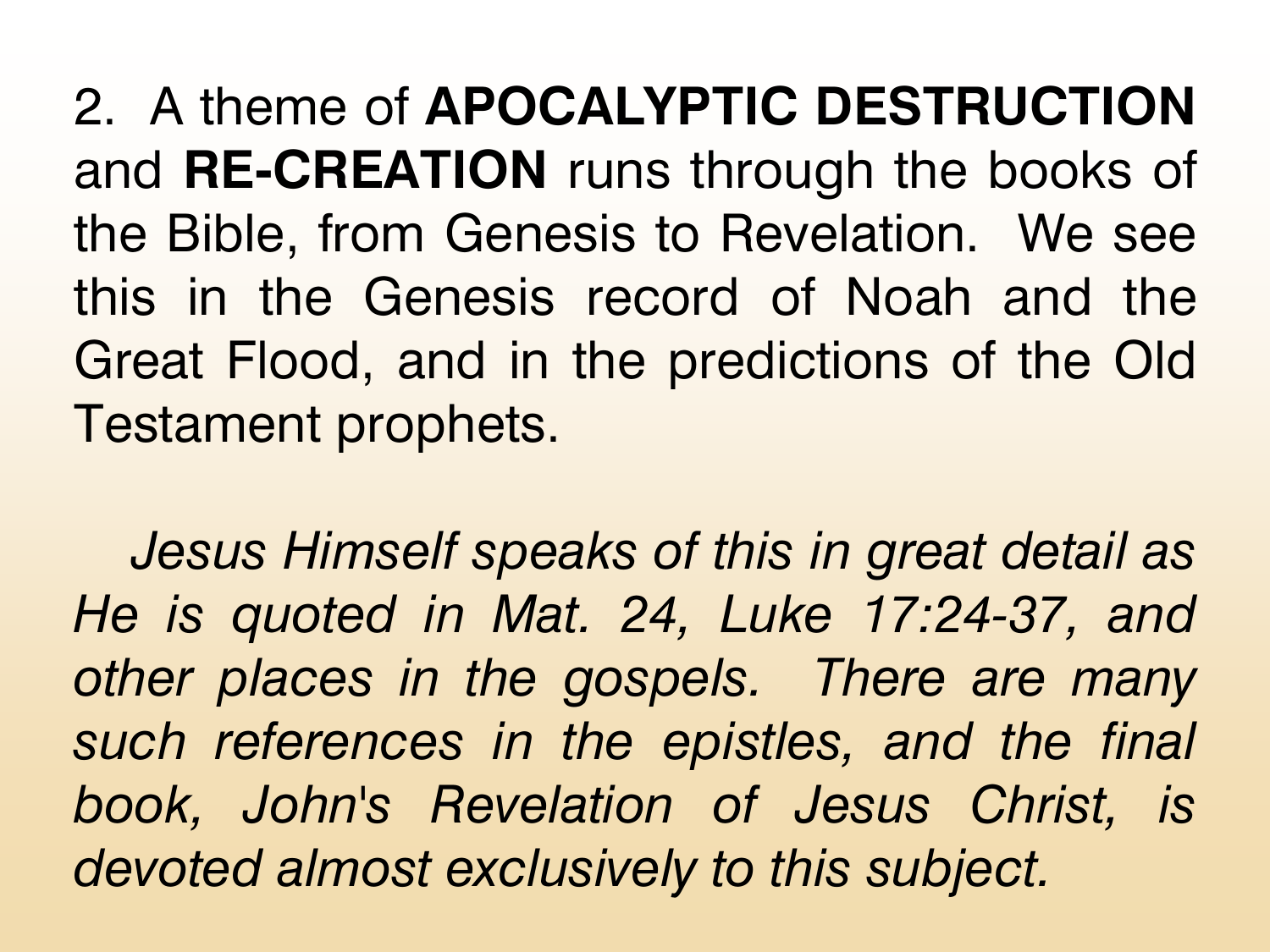3.

# A theme of the **SURVIVAL OF A REMNANT** who are loyal to God runs through the many books of the Bible, from Genesis to Revelation.

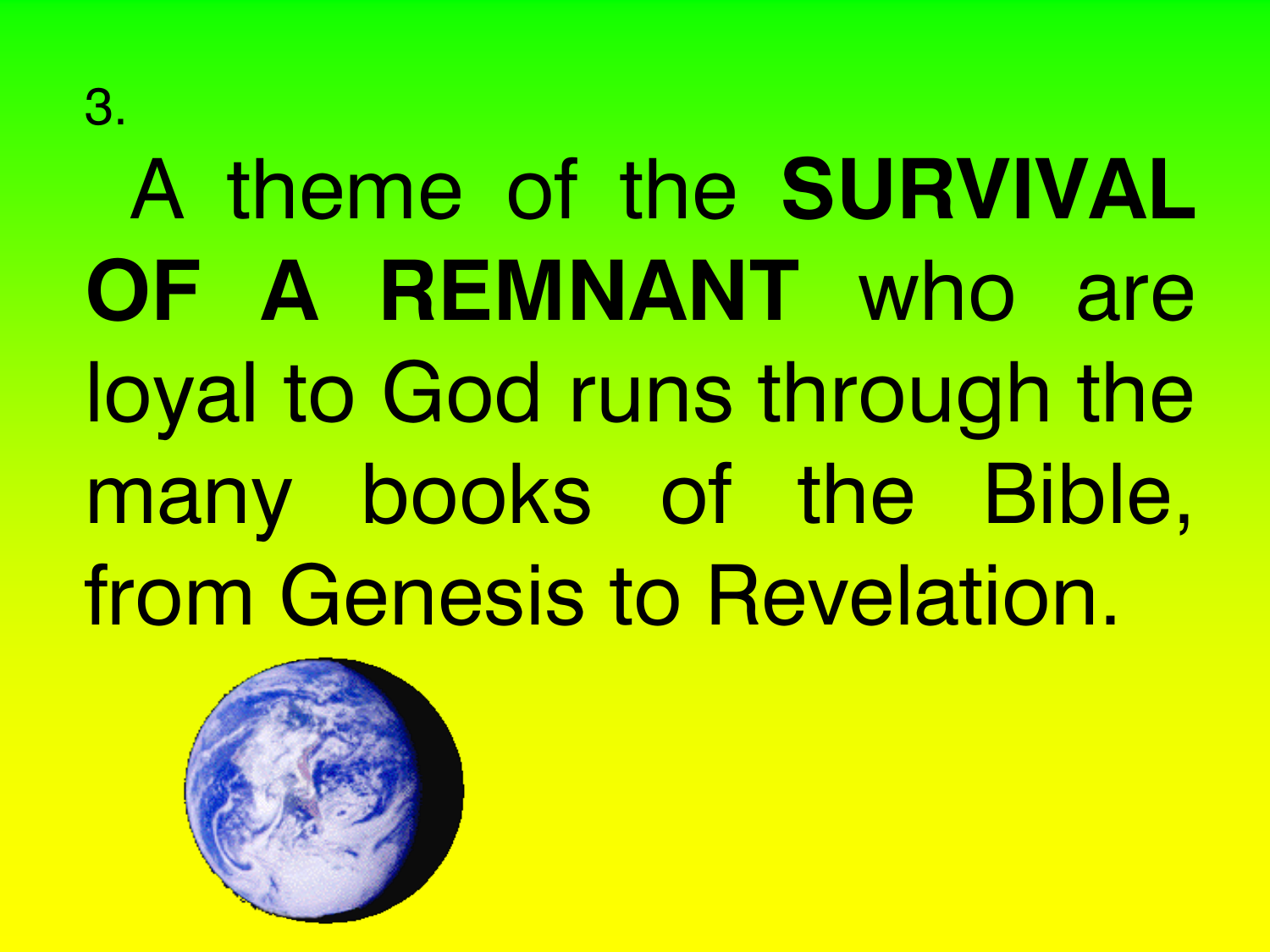#### 4.

 Rather than being the Darwinian concept of "natural selection" and "survival of the fittest" (*meaning the strongest*) in a scheme of evolution, God's system of development is quite different!

 **God's plan is that there will be "DIVINE ELECTION" of all those who have chosen to accept His system of grace and mercy through Jesus Christ, and His plan calls for a "SURVIVAL OF THE LOYAL" instead.**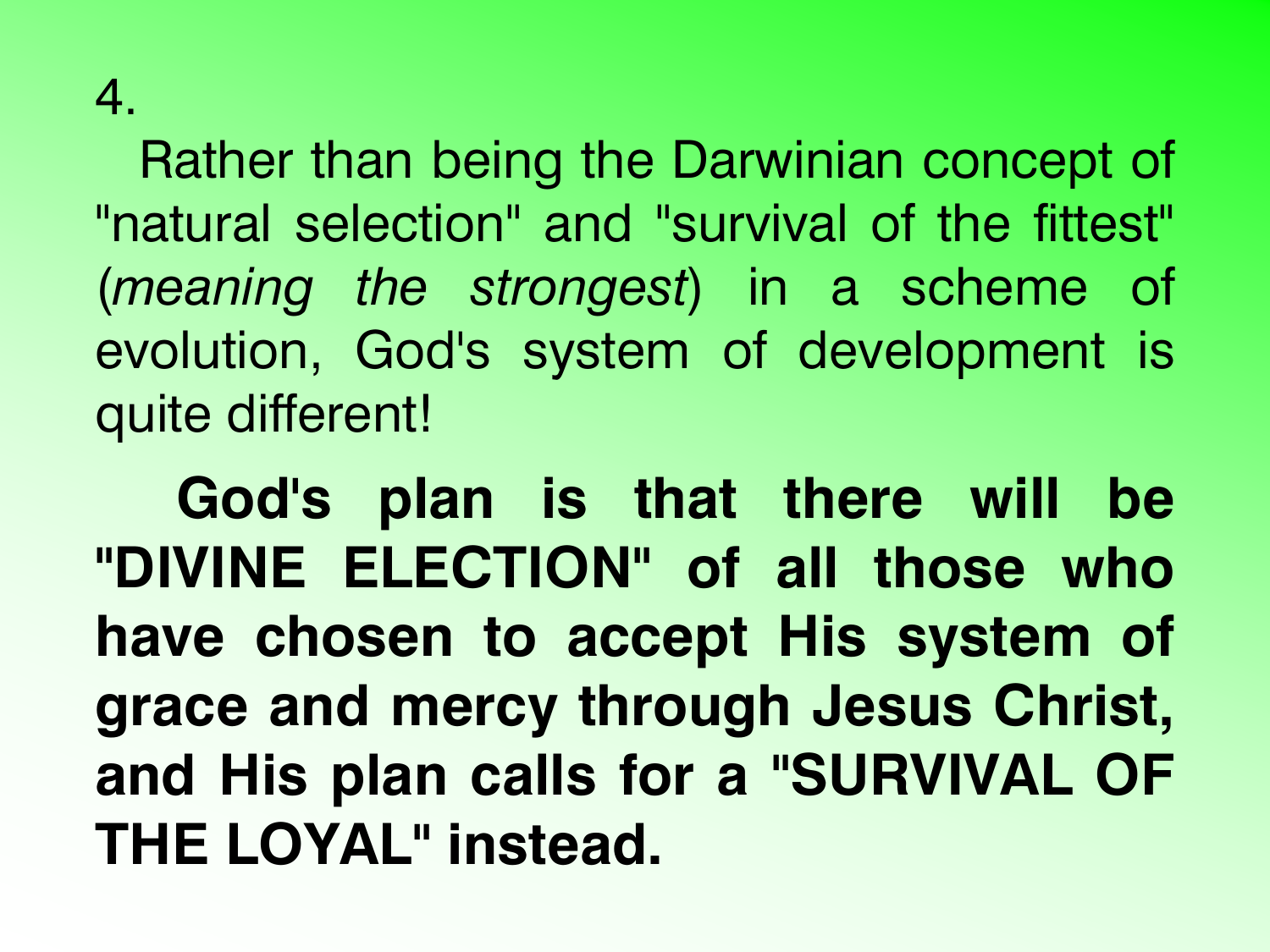5. **In this scheme of universal development and transformation which Triune YHWH God Himself has formulated, it is** *not* **merely the STRONGEST who will survive, but rather it is those persons who are SUBMISSIVE to His Plan and His will...!**

 *Not turning away toward evil & forgiven of past sins, these persons do not choose to instead follow in the way of the Prince of Darkness, who is the prideful Traitor of Disobedience and the Father of All Liars...!*

 *(In this regard, it is certainly true that God can make the weak person become strong. But a person who is too strong and egotistical God may choose to crush, in order that he — or she — will be humbled and will become submissive to the will of God!)*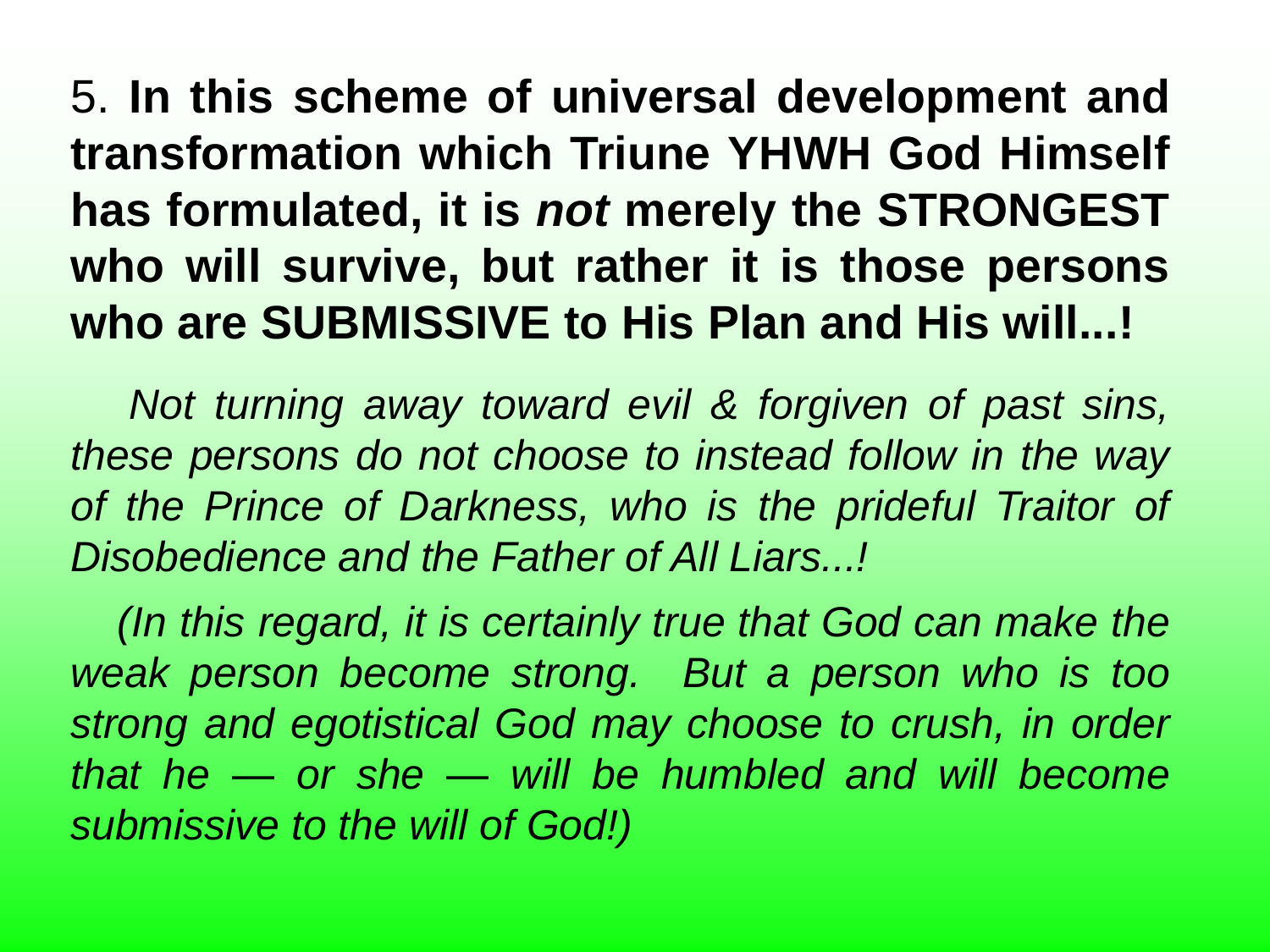6. God is continuously harvesting the Earth as His ever-progressing plan of **DIVINE SELECTION** goes forward, through a wise and millennia-long program of evaluation— through interminable *testing* of all the Earth's people in a very lengthy developmental process of *SELECTING* and *REJECTING...* choosing those people who are fit for Heaven and the New Earth that He envisions*.*

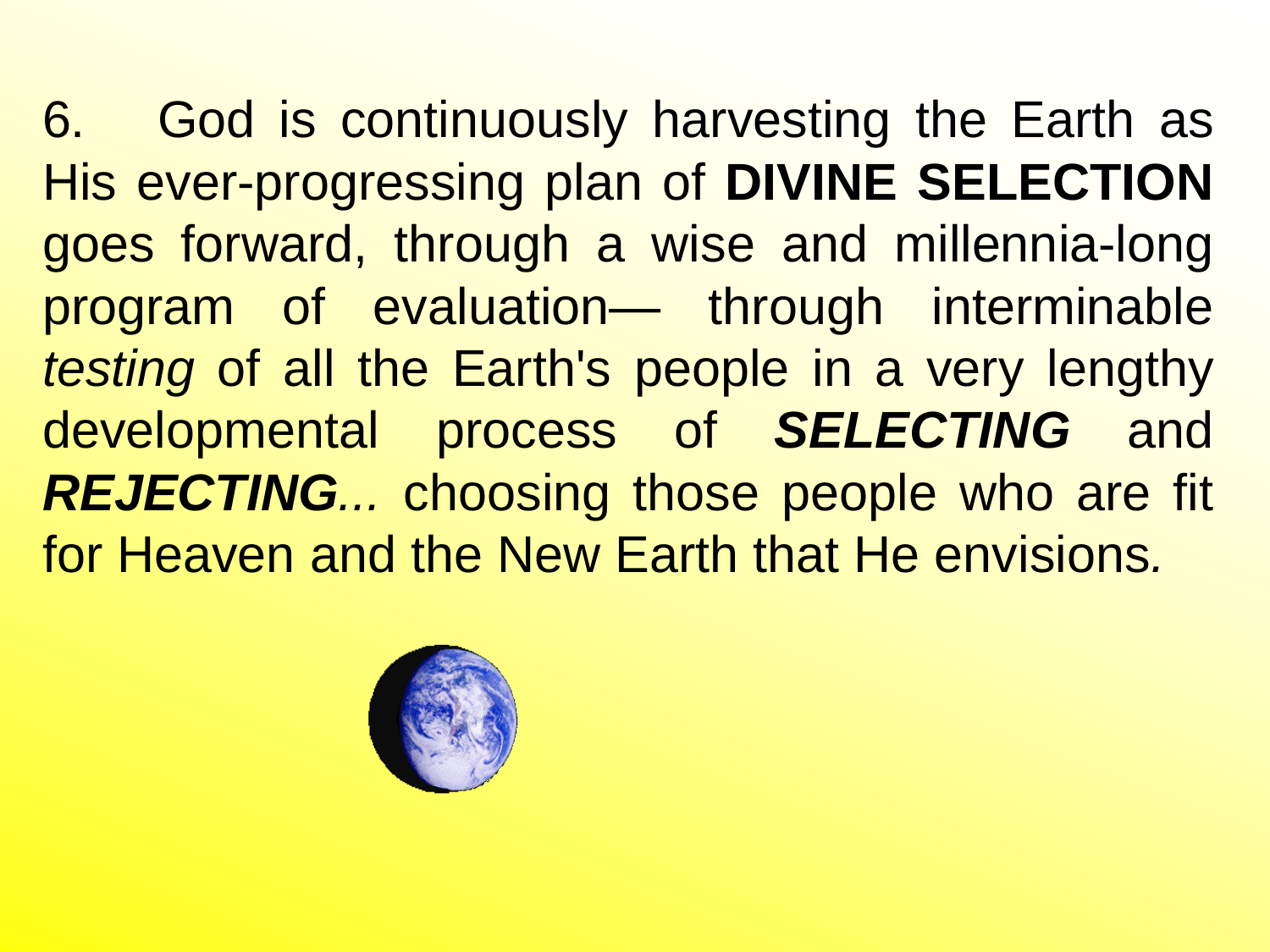

## 7. Thus, a theme of *DIVINE SELECTION* through a *LONG-RANGE and millennia-spanning DEVELOPMENTAL PROGRAM* becomes evident.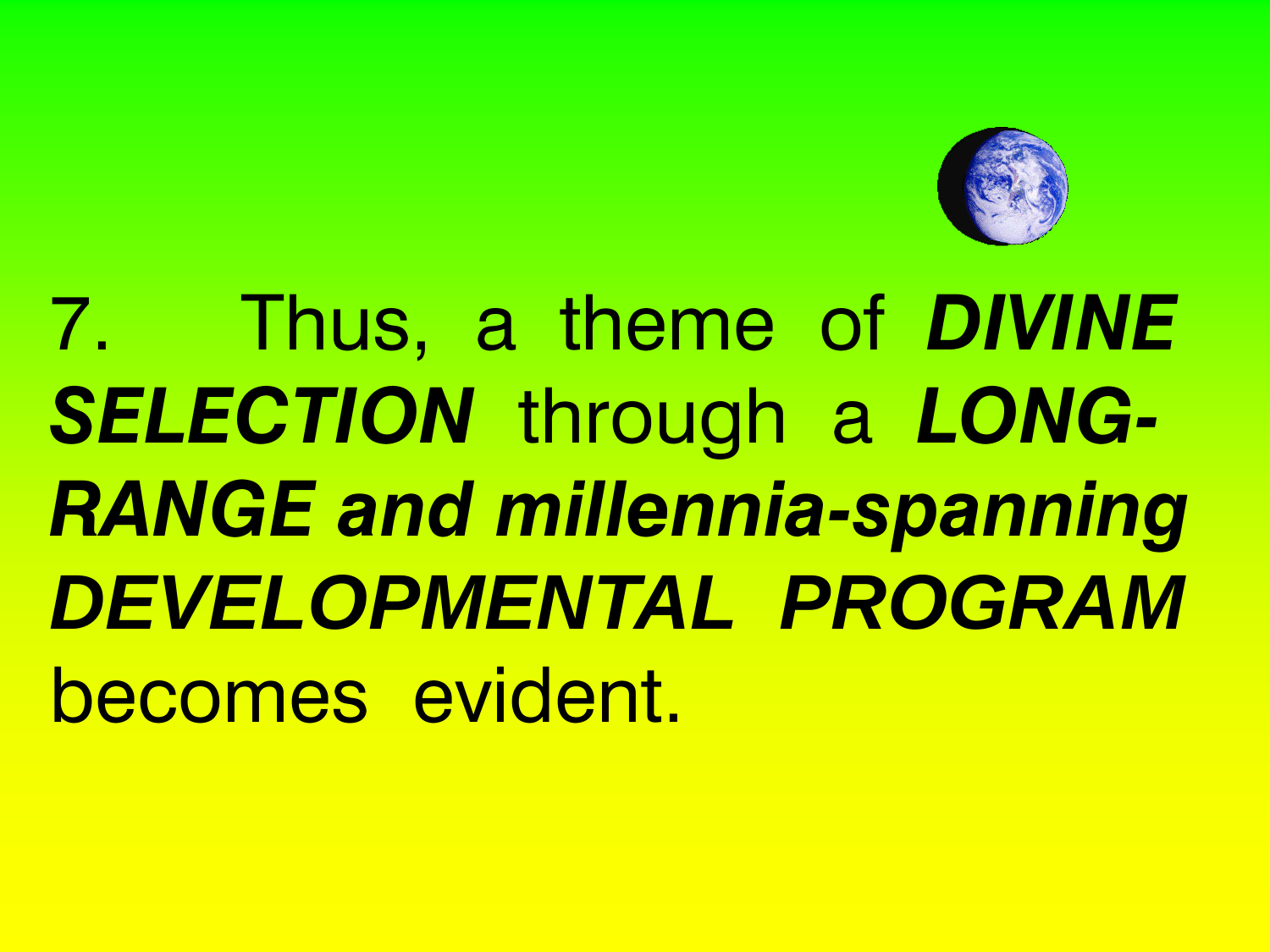8.

## This calls for a **MAJOR SHIFT IN THE WORLD-VIEW** that is held by any individual.

### It truly requires a **COPERNICAN REVOLUTION IN THE MIND-SET** of a human being.

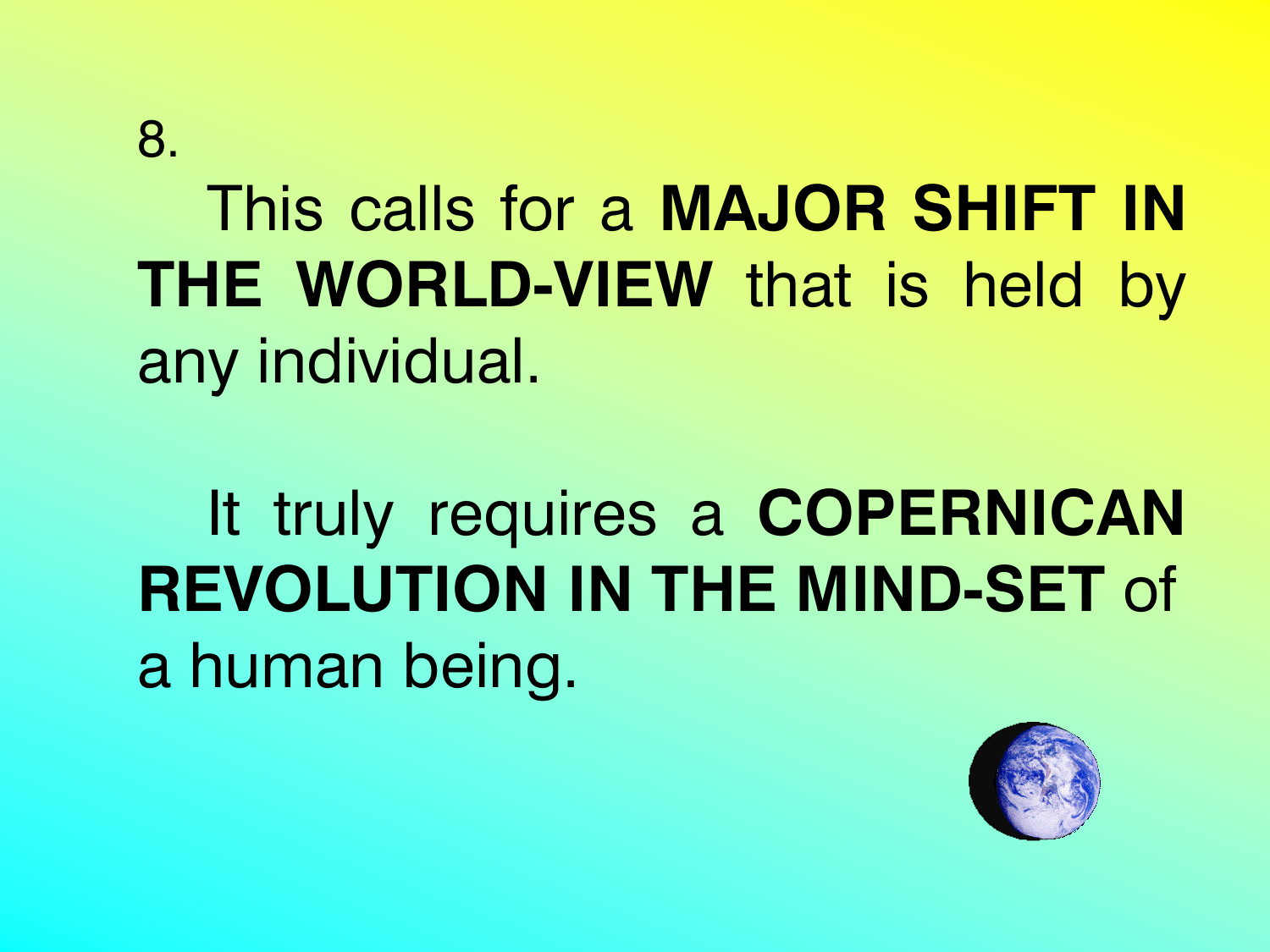9. You must comprehend with an entirely new way of looking at the Universe— for to be among the redeemed, to be among the survivors who are granted eternal life with God, you must place **JESUS CHRIST AT THE CENTER OF YOUR UNIVERSE**, in the very place where once *YOUR OWN EGO* had ruled supreme!

 **You need to put the Sun of Heaven inside your heart!** Once He is there, He will illuminate your mind and all areas of the Universe with the bright Light of His Presence. His Light will be radiant in your face, in your life, and in your actions. Just as Moses' face was radiant after he was in the Presence of God, the follower of Jesus reflects the brilliant Light of the Lord Christ! His Holy Spirit will be inside you forevermore, making you aware of His Lordship and His Truth... giving you eternal access to His Divine Wisdom.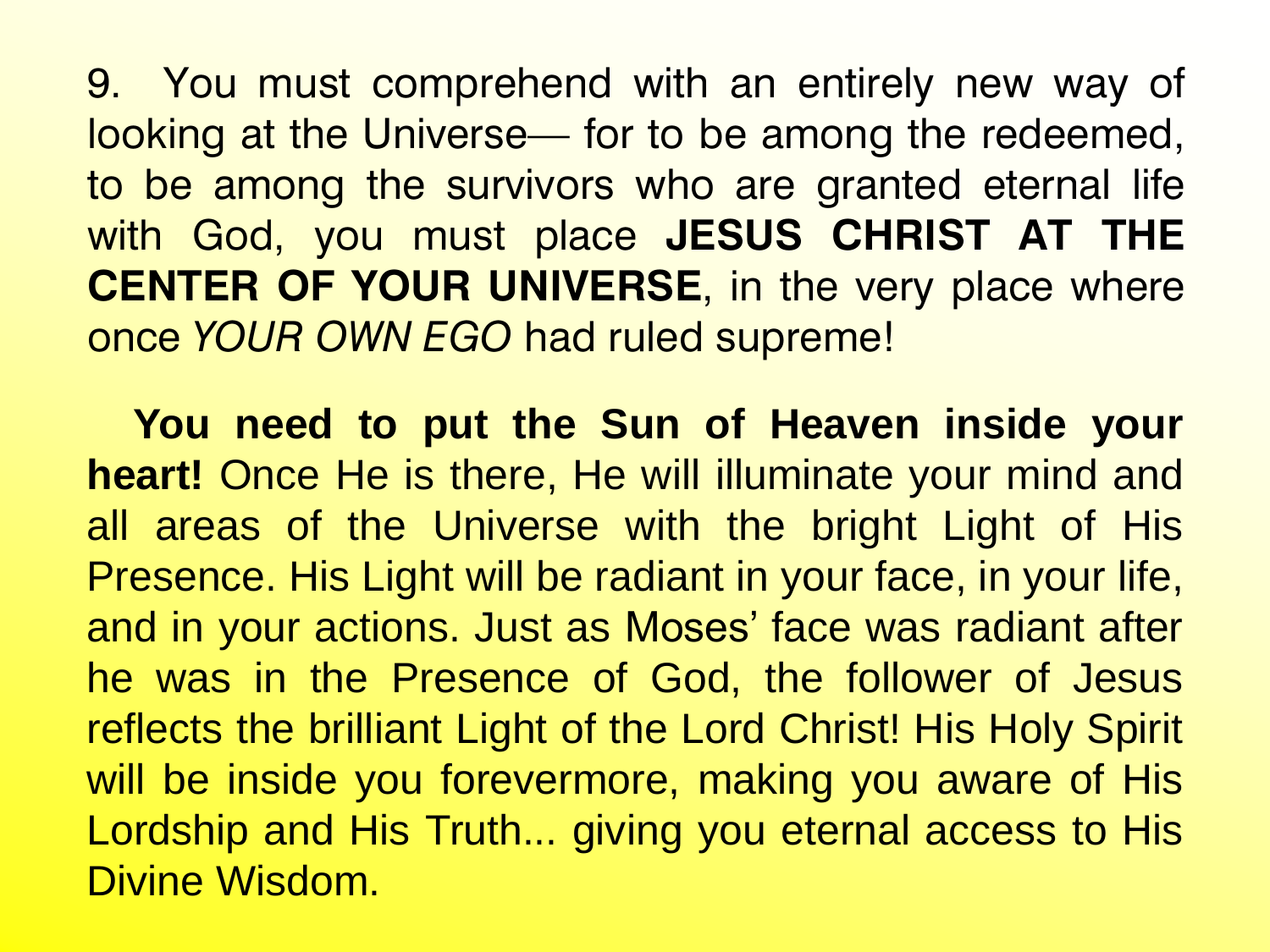10.

 You gain an Eternal Life with God when you put the Sun of Heaven in your heart. You can do this by placing Jesus Christ, **Who in the Trinity of God created our Universe**, upon a throne at the center of your heart! *He deserves that position and that kind of respect*. He was first **God The Son**, but when born in human flesh He became the only sinless and righteous person who ever lived. Yet He sacrificed Himself on a cross for your sake, taking all guilt and sins upon Himself for you and for me, for all people everywhere— **so that whoever wishes for salvation might be rescued from the due punishment of sins.**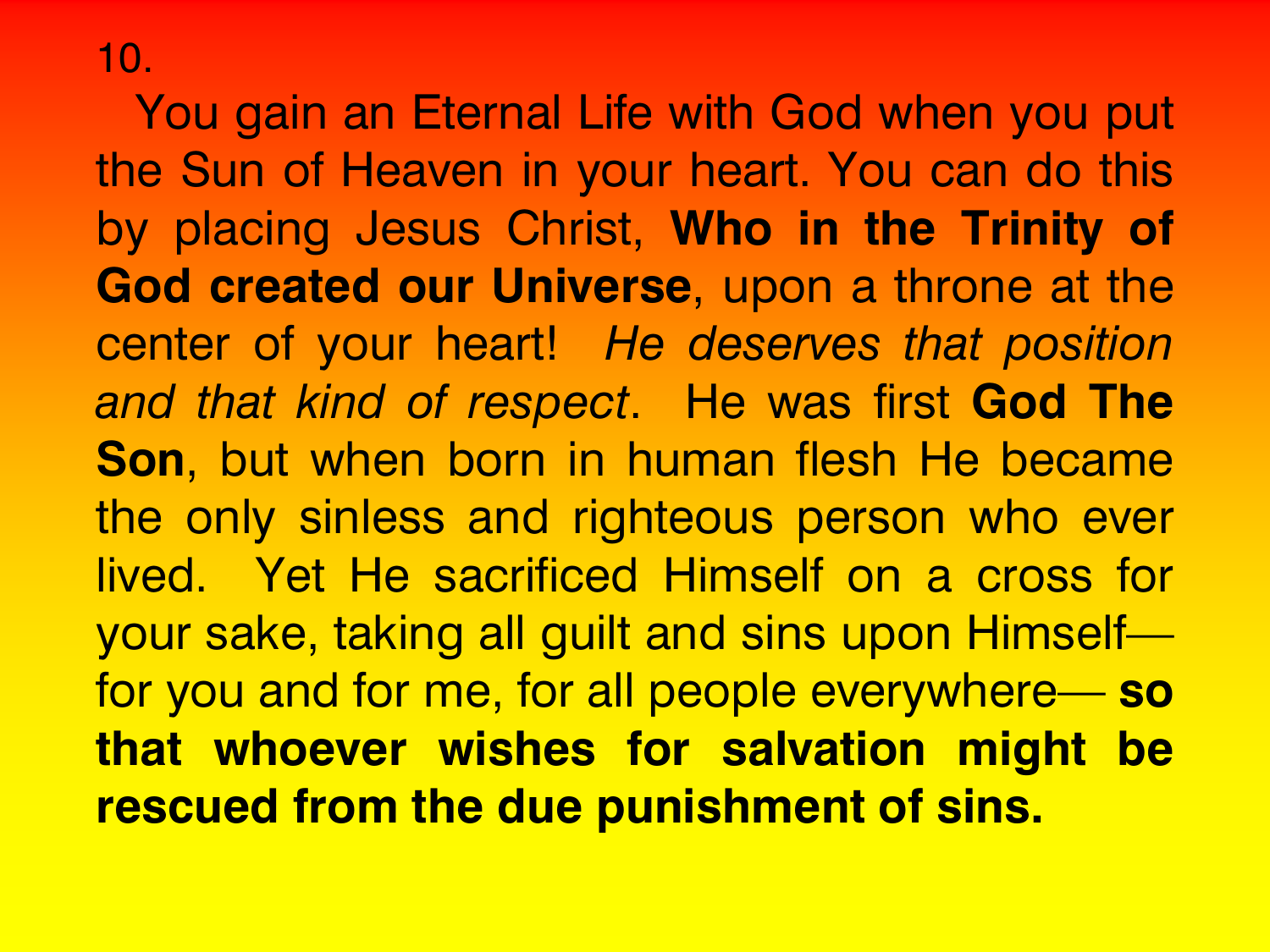11.

 **If you will do this, you will gain a new contentment and peace as you accept God's organizational plan for the Universe. . . because you'll be letting God be the Ruler of All Things in this world. . . and in your own life.**

The Sun of Heaven will then reign in your life as the supreme Power that governs all things. **The Bible calls Jesus Christ both "the Sun of Heaven" and "the Sun of Righteousness. "** When you place Christ in your heart, He will lead you to a new life of righteousness. **His Holy Spirit will start to rebuild you in the image of God, making you more like Jesus. You'll become a brother (or sister) to Jesus Christ!**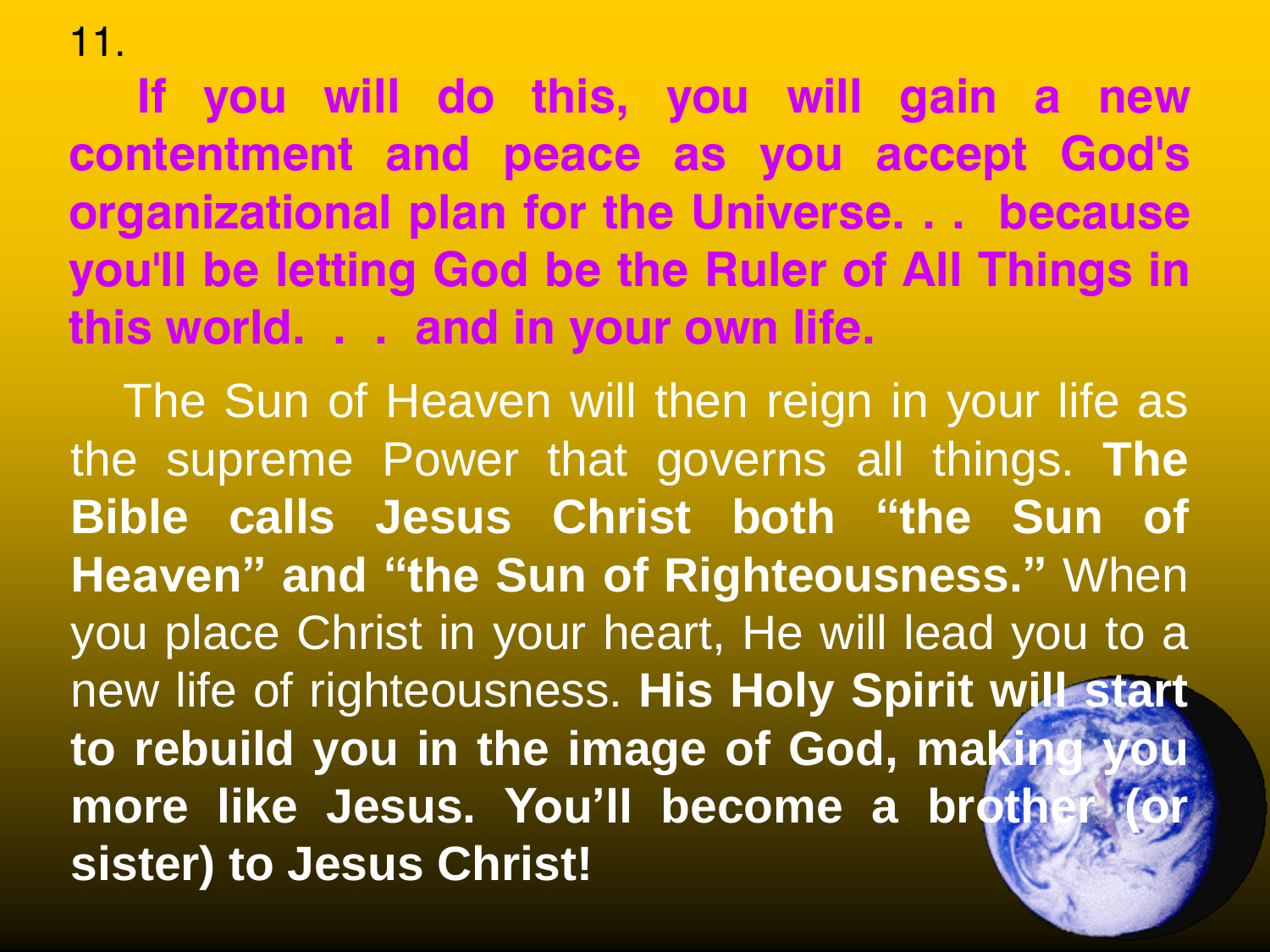12. All it really takes is a simple but sincere little prayer — one that you should make up in your own words. The prayer for deliverance and for God's leadership should come from your own heart!

**Some important elements** that you should include are: 1) your desire to turn away from the wrongness or evil of your past life, and your remorse over the sins of your previous life,

 2) your desire for God's forgiveness and mercy through the act of sacrifice of His Only Begotten Son (Jesus Christ),

3) your desire to know God's leadership in your life,

 4) your desire to learn more of God's truth through Bible study,

5) your desire to find fellowship with genuine believers.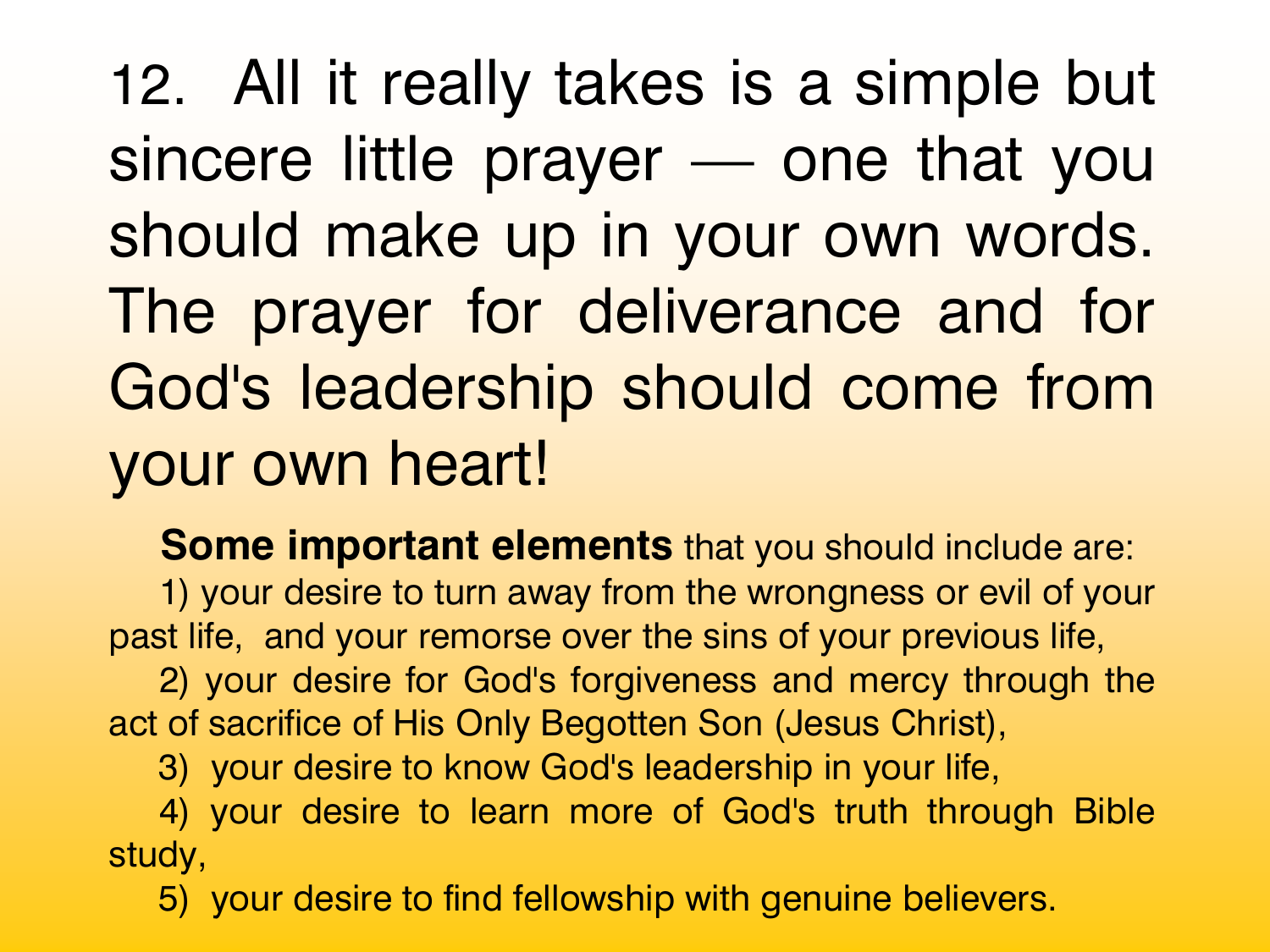This Sunday, don't sin by worshiping the sun, like the followers of Baal... like the Greek and Roman polytheists... like many pagans in all nations of the Earth. Don't worship the Earth or the things of Earth. You shouldn't worship nature, as the pantheists and the animists do. The *supernatural* does exist, because God's Spirit is *above* and *behind* the natural world... and *superior* to it. So don't worship the sun and the stars like all the naturalistic science advocates, the humanists, the evolutionists, and many of our modern-day science-fiction fans!

 Don't go out to worship the sun and stars this Sunday, nor Earth, nor Man. Instead, go out to a good Bible-believing church and worship the Holy One Who is the Sun of Heaven— Jesus Christ, Who is both the Son of God and God The Son. Honor Him, and you will please His proud Father in Heaven by your actions. You greatly err if you exalt Man (Humanism) or Science (Scientism), or anything else at all.

 **Jesus Christ is the Sun of Heaven, and He is the Light of the World!**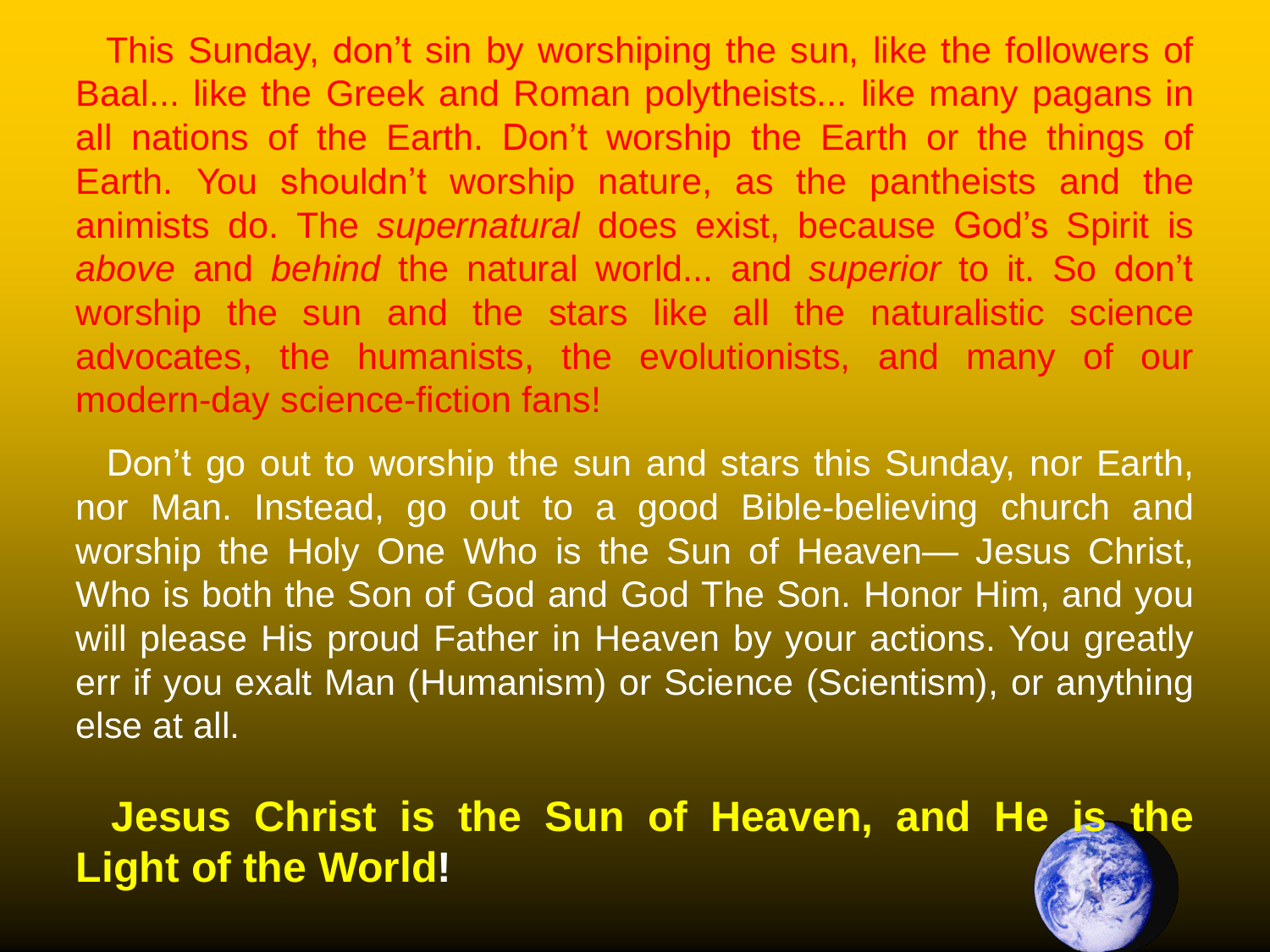It's also important for all of us to remember this:

- 1) **WE SPEAK TO GOD** by our prayers.
- 2) **GOD SPEAKS TO US** by the words of Holy Scripture.

So we must try to read His words and His Book just as often as we possibly can!!

#### **All verses below are quoted from the NKJV (English) Bible...**

**Matthew 4:17** 17 From that time Jesus began to preach and to say, "Repent, for the kingdom of heaven is at hand."

**Matthew 7:13-14** 13 "Enter by the narrow gate; for wide *is* the gate and broad *is* the way that leads to destruction, and there are many who go in by it.

14 Because narrow *is* the gate and difficult *is* the way which leads to life, and there are few who find it.

**Matthew 7:21-23** 21 "Not everyone who says to Me, 'Lord, Lord,' shall enter the kingdom of heaven, but he who does the will of My Father in heaven.

22 Many will say to Me in that day, 'Lord, Lord, have we not prophesied in Your name, cast out demons in Your name, and done many wonders in Your name?'

23 And then I will declare to them, 'I never knew you; depart from Me, you who practice lawlessness!'

**Matthew 7:26-27** 26 But everyone who hears these sayings of Mine, and does not do them, will be like a foolish man who built his house on the sand:

27 and the rain descended, the floods came, and the winds blew and beat on that house; and it fell. And great was its fall."

**Matthew 10:14-15** 14 And whoever will not receive you nor hear your words, when you depart from that house or city, shake off the dust from your feet.

15 Assuredly, I say to you, it will be more tolerable for the land of Sodom and Gomorrah in the day of judgment than for that city!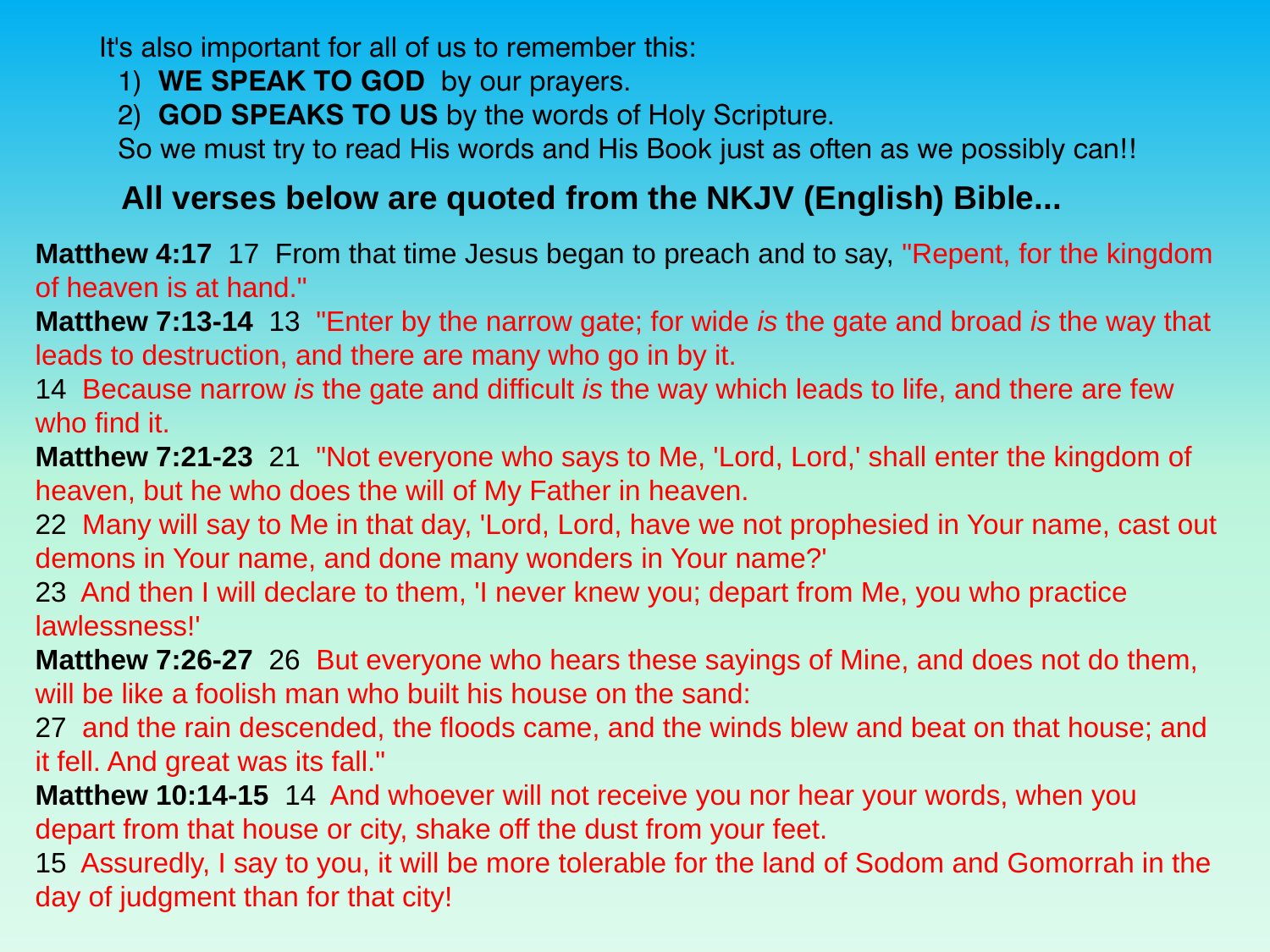**Matthew 10:22-23 a** 22 And you will be hated by all for My name's sake. But he who endures to the end will be saved.

23a When they persecute you in [one] city, flee to another. . .

**Matthew 10:32-33** 32 "Therefore whoever confesses Me before men, him I will also confess before My Father who is in heaven.

33 But whoever denies Me before men, him I will also deny before My Father who is in heaven.

**Matthew 10:37-38** 37 He who loves father or mother more than Me is not worthy of Me. And he who loves son or daughter more than Me is not worthy of Me.

38 And he who does not take his cross and follow after Me is not worthy of Me.

**Matthew 11:20-24** 20 Then He began to rebuke the cities in which most of His mighty works had been done, because they did not repent:

21 "Woe to you, Chorazin! Woe to you, Bethsaida! For if the mighty works which were done in you had been done in Tyre and Sidon, they would have repented long ago in sackcloth and ashes.

22 But I say to you, it will be more tolerable for Tyre and Sidon in the day of judgment than for you.

23 And you, Capernaum, who are exalted to heaven, will be brought down to Hades; for if the mighty works which were done in you had been done in Sodom, it would have remained until this day.

24 But I say to you that it shall be more tolerable for the land of Sodom in the day of judgment than for you."

**Matthew 12:39-42** 39 But He answered and said to them, "An evil and adulterous generation seeks after a sign, and no sign will be given to it except the sign of the prophet Jonah.

40 For as Jonah was three days and three nights in the belly of the great fish, so will the Son of Man be three days and three nights in the heart of the earth.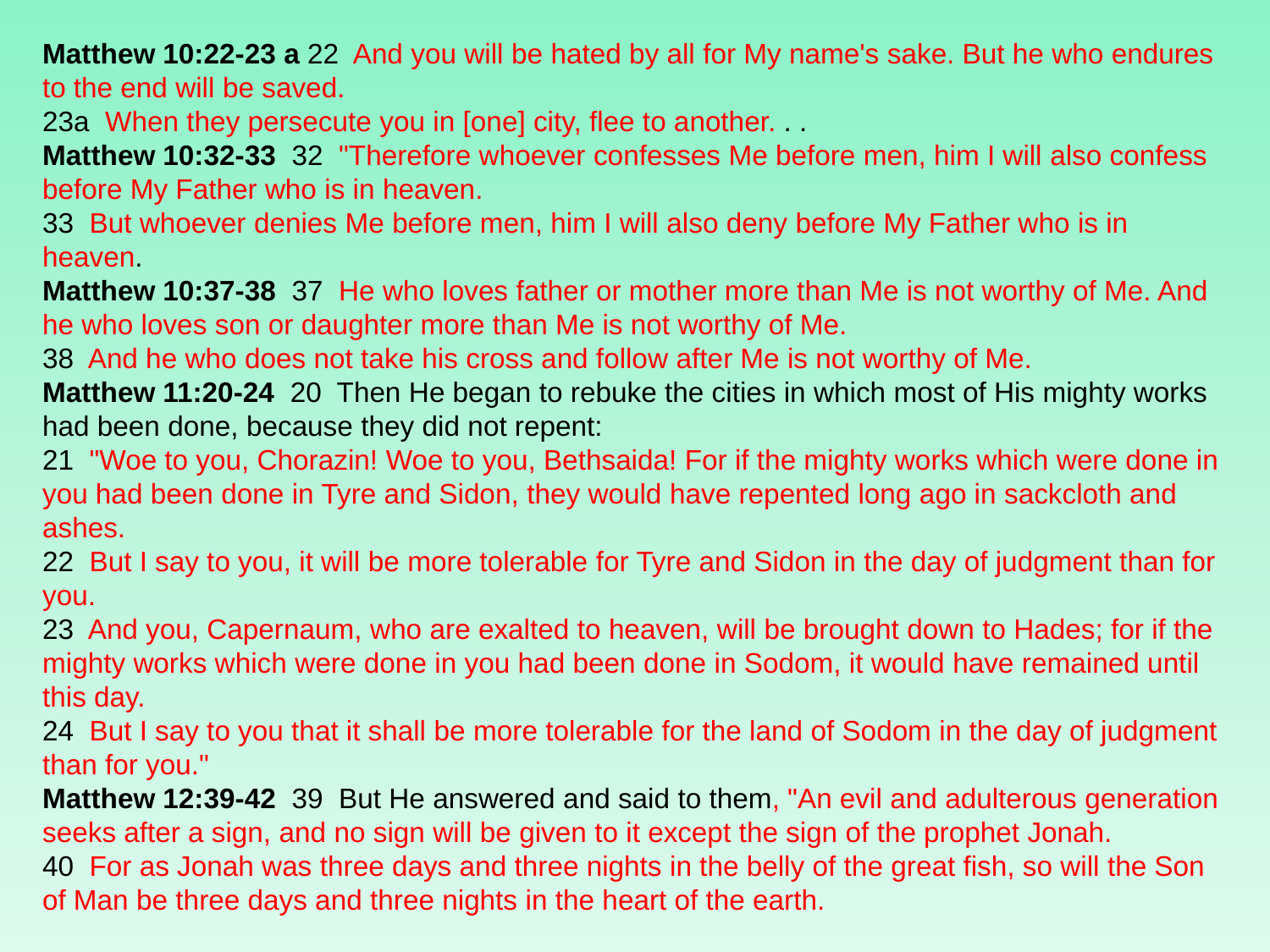41 The men of Nineveh will rise up in the judgment with this generation and condemn it, because they repented at the preaching of Jonah; and indeed a greater than Jonah *is* here. 42 The queen of the South will rise up in the judgment with this generation and condemn it, for she came from the ends of the earth to hear the wisdom of Solomon; and indeed a greater than Solomon *is* here.

**Matthew 13:3-9** 3 Then He spoke many things to them in parables, saying: "Behold, a sower went out to sow.

4 And as he sowed, some *seed* fell by the wayside; and the birds came and devoured them.

5 Some fell on stony places, where they did not have much earth; and they immediately sprang up because they had no depth of earth.

6 But when the sun was up they were scorched, and because they had no root they withered away.

7 And some fell among thorns, and the thorns sprang up and choked them.

8 But others fell on good ground and yielded a crop: some a hundredfold, some sixty, some thirty.

9 He who has ears to hear, let him hear!"

**Matthew 13:18-23** 18 "Therefore hear the parable of the sower:

19 When anyone hears the word of the kingdom, and does not understand *it,* then the wicked *one* comes and snatches away what was sown in his heart. This is he who received seed by the wayside.

20 But he who received the seed on stony places, this is he who hears the word and immediately receives it with joy;

21 yet he has no root in himself, but endures only for a while. For when tribulation or persecution arises because of the word, immediately he stumbles.

22 Now he who received seed among the thorns is he who hears the word, and the cares of this world and the deceitfulness of riches choke the word, and he becomes unfruitful.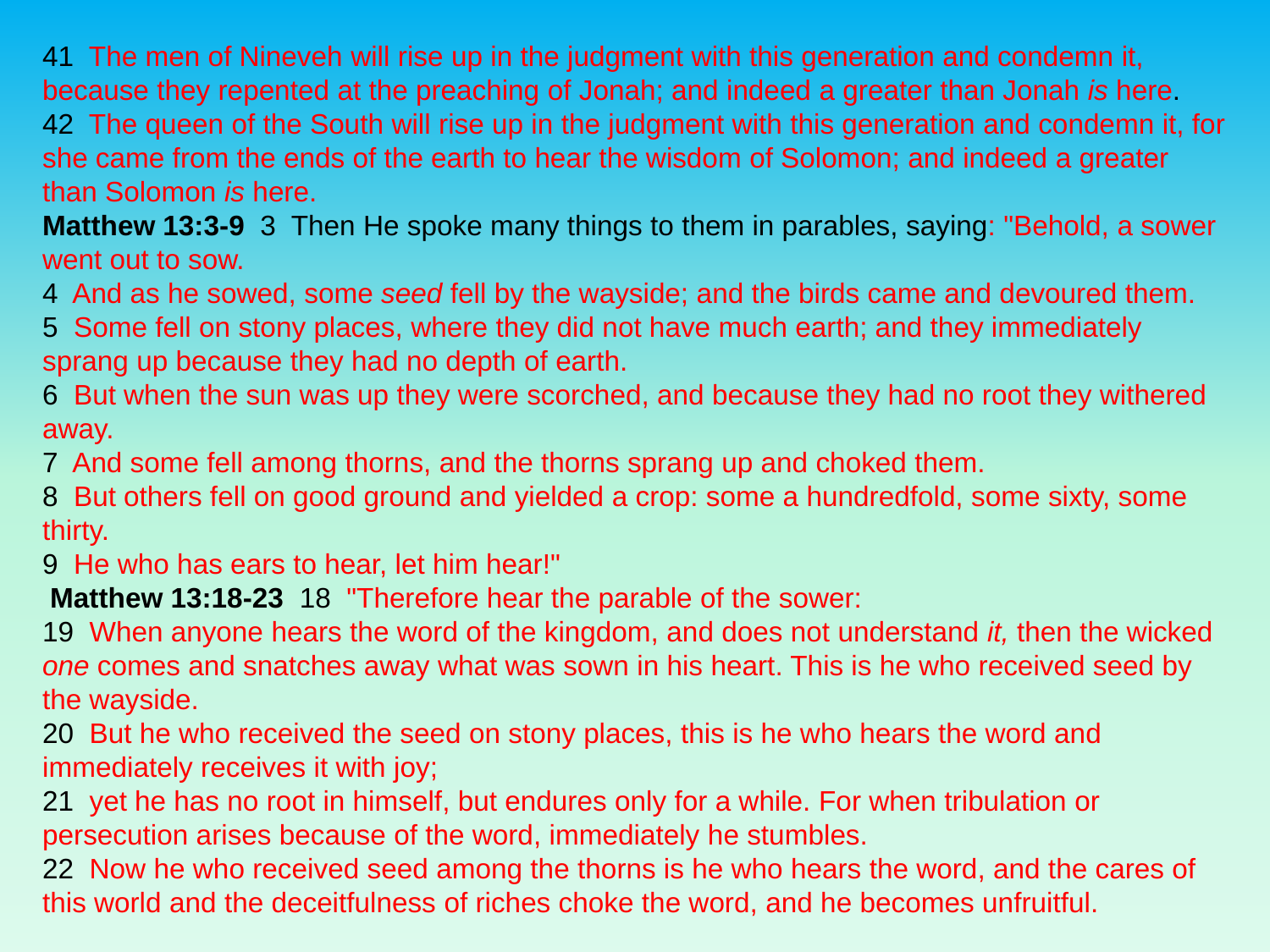23 But he who received seed on the good ground is he who hears the word and understands *it,* who indeed bears fruit and produces: some a hundredfold, some sixty, some thirty."

**Matthew 13:24-30** 24 Another parable He put forth to them, saying: "The kingdom of heaven is like a man who sowed good seed in his field;

25 but while men slept, his enemy came and sowed tares among the wheat and went his way. 26 But when the grain had sprouted and produced a crop, then the tares also appeared.

27 So the servants of the owner came and said to him, 'Sir, did you not sow good seed in your field? How then does it have tares?'

28 He said to them, 'An enemy has done this.' The servants said to him, 'Do you want us then to go and gather them up?'

29 But he said, 'No, lest while you gather up the tares you also uproot the wheat with them.

30 Let both grow together until the harvest, and at the time of harvest I will say to the reapers, "First gather together the tares and bind them in bundles to burn them, but gather the wheat into my barn." ' "

**Matthew 13:36-43** 36 Then Jesus sent the multitude away and went into the house. And His disciples came to Him, saying, "Explain to us the parable of the tares of the field."

37 He answered and said to them: "He who sows the good seed is the Son of Man.

38 The field is the world, the good seeds are the sons of the kingdom, but the tares are the sons of the wicked *one.*

39 The enemy who sowed them is the devil, the harvest is the end of the age, and the reapers are the angels.

40 Therefore as the tares are gathered and burned in the fire, so it will be at the end of this age.

41 The Son of Man will send out His angels, and they will gather out of His kingdom all things that offend, and those who practice lawlessness,

42 and will cast them into the furnace of fire. There will be wailing and gnashing of teeth.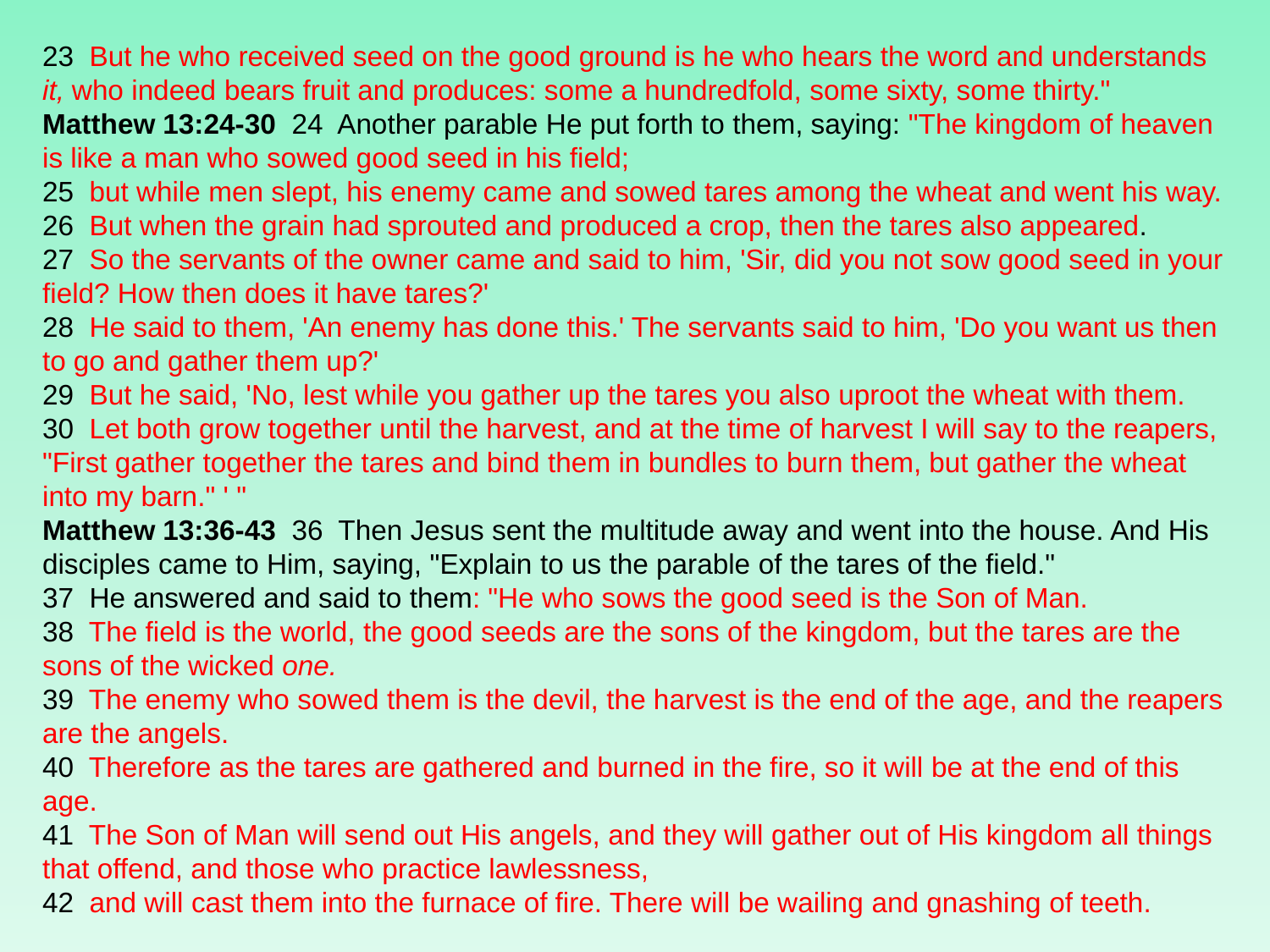43 Then the righteous will shine forth as the sun in the kingdom of their Father. He who has ears to hear, let him hear!

**Matthew 13:47-50** 47 "Again, the kingdom of heaven is like a dragnet that was cast into the sea and gathered some of every kind,

48 which, when it was full, they drew to shore; and they sat down and gathered the good into vessels, but threw the bad away.

49 So it will be at the end of the age. The angels will come forth, separate the wicked from among the just,

50 and cast them into the furnace of fire. There will be wailing and gnashing of teeth."

**Matthew 16:2-4** 2 He answered and said to them, "When it is evening you say, '*It will be* fair weather, for the sky is red';

3 and in the morning, '*It will be* foul weather today, for the sky is red and threatening.' Hypocrites! You know how to discern the face of the sky, but you cannot *discern* the signs of the times.

4 A wicked and adulterous generation seeks after a sign, and no sign shall be given to it except the sign of the prophet Jonah." And He left them and departed.

**Matthew 16:25-27** 25 For whoever desires to save his life will lose it, but whoever loses his life for My sake will find it.

26 For what profit is it to a man if he gains the whole world, and loses his own soul? Or what will a man give in exchange for his soul?

27 For the Son of Man will come in the glory of His Father with His angels, and then He will reward each according to his works.

**Matthew 17:1-2** 1 Now after six days Jesus took Peter, James, and John his brother, led them up on a high mountain by themselves;

2 and He was transfigured before them. His face shone like the sun, and His clothes became as white as the light.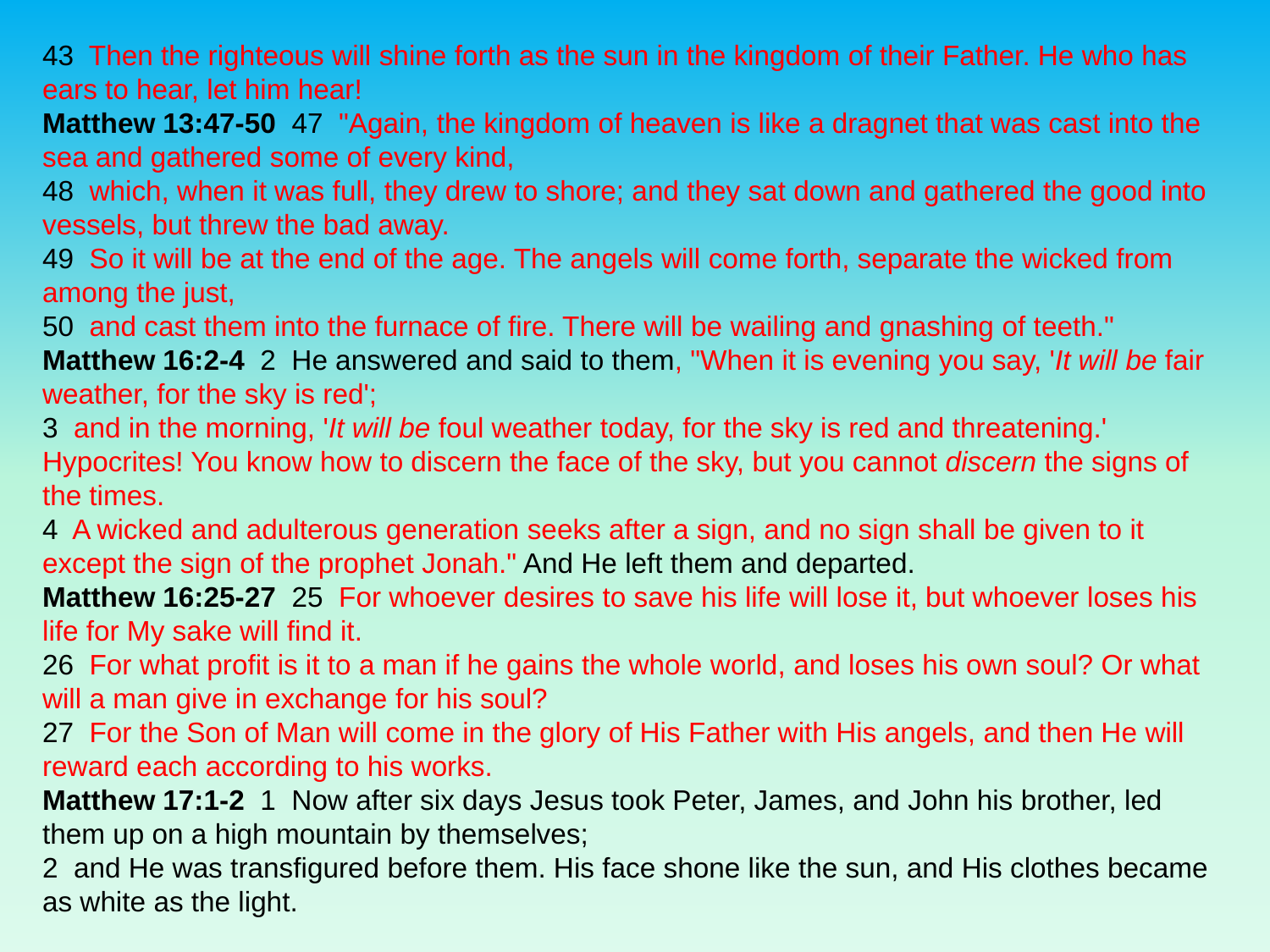**Matthew 17:5**-6 5 While he was still speaking, behold, a bright cloud overshadowed them; and suddenly a voice came out of the cloud, saying, "This is My beloved Son, in whom I am well pleased. Hear Him!"

6 And when the disciples heard *it,* they fell on their faces and were greatly afraid.

**Matthew 19:16-19** 16 Now behold, one came and said to Him, "Good Teacher, what good thing shall I do that I may have eternal life?"

17 So He said to him, "Why do you call Me good? No one *is* good but One, *that is,* God. But if you want to enter into life, keep the commandments."

18 He said to Him, "Which ones?" Jesus said, "*'You shall not murder,' 'You shall not commit adultery,' 'You shall not steal,' 'You shall not bear false witness,'*

19 *'Honor your father and your mother,'* and, *'You shall love your neighbor as yourself.' "* **Matthew 21:33-41** 33 "Hear another parable: There was a certain landowner who planted a vineyard and set a hedge around it, dug a winepress in it and built a tower. And he leased it to vinedressers and went into a far country.

34 Now when vintage-time drew near, he sent his servants to the vinedressers, that they might receive its fruit.

35 And the vinedressers took his servants, beat one, killed one, and stoned another.

36 Again he sent other servants, more than the first, and they did likewise to them.

37 Then last of all he sent his son to them, saying, 'They will respect my son.'

38 But when the vinedressers saw the son, they said among themselves, 'This is the heir. Come, let us kill him and seize his inheritance.'

39 So they took him and cast *him* out of the vineyard and killed *him.*

40 Therefore, when the owner of the vineyard comes, what will he do to those vinedressers?"

41 They said to Him, "He will destroy those wicked men miserably, and lease *his* vineyard to other vinedressers who will render to him the fruits in their seasons."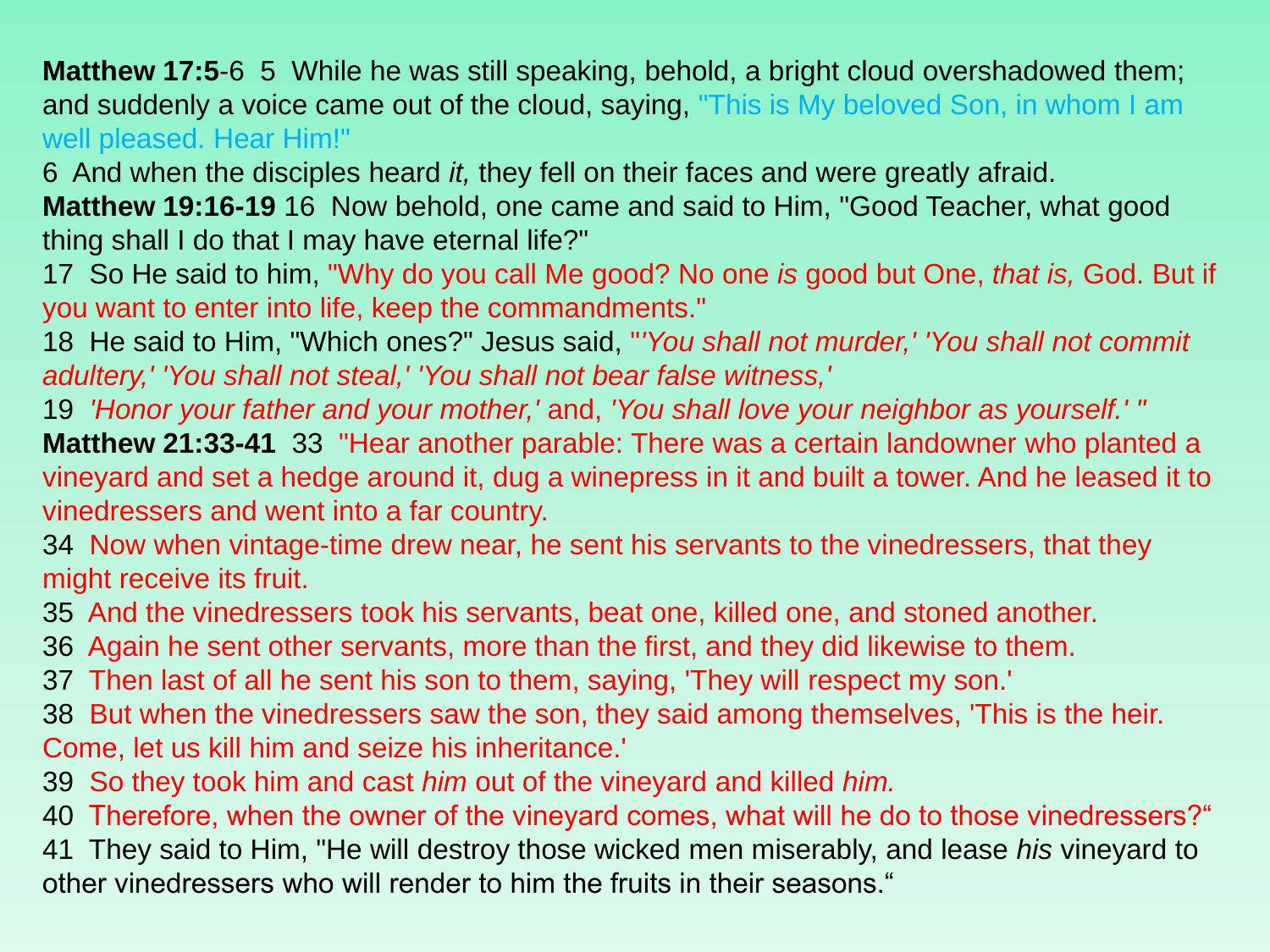**Matthew 24:3-14** 3 Now as He sat on the Mount of Olives, the disciples came to Him privately, saying, "Tell us, when will these things be? And what *will be* the sign of Your coming, and of the end of the age?" **N**<br>0

- 4 And Jesus answered and said to them: "Take heed that no one deceives you.
- 5 For many will come in My name, saying, 'I am the Christ,' and will deceive many.
- 6 And you will hear of wars and rumors of wars. See that you are not troubled; for all *these things* must come to pass, but the end is not yet.
- 7 For nation will rise against nation, and kingdom against kingdom. And there will be famines, pestilences, and earthquakes in various places.
- 8 All these *are* the beginning of sorrows.
- 9 Then they will deliver you up to tribulation and kill you, and you will be hated by all nations for My name's sake.
- 10 And then many will be offended, will betray one another, and will hate one another.
- 11 Then many false prophets will rise up and deceive many.
- 12 And because lawlessness will abound, the love of many will grow cold.
- 13 But he who endures to the end shall be saved.
- 14 And this gospel of the kingdom will be preached in all the world as a witness to all the nations, and then the end will come.
- **Matthew 24:21-22** 21 For then there will be great tribulation, such as has not been since the beginning of the world until this time, no, nor ever shall be.
- 22 And unless those days were shortened, no flesh would be saved; but for the elect's sake those days will be shortened.

**Matthew 24:29-31** 29 "Immediately after the tribulation of those days the sun will be darkened, and the moon will not give its light; the stars will fall from heaven, and the powers of the heavens will be shaken.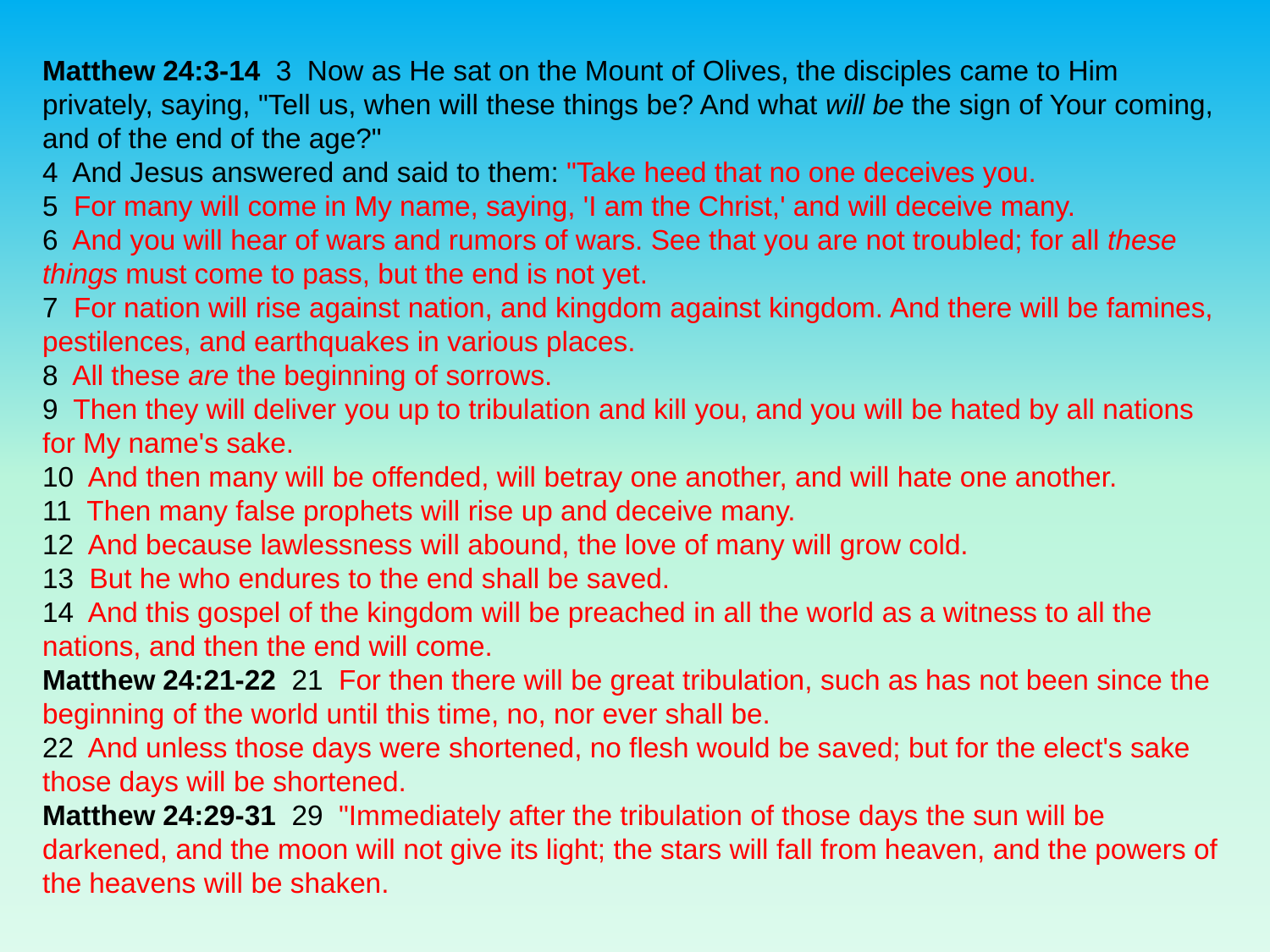30 Then the sign of the Son of Man will appear in heaven, and then all the tribes of the earth 30 Juli mourn and<br>will mourn and they will see the Son of Man coming on the clouds of heaven with power and will mourn, and they will see the Son of Man coming on the clouds of heaven with power and great glory.

31 And He will send His angels with a great sound of a trumpet, and they will gather together His elect from the four winds, from one end of heaven to the other.

**Matthew 24:35** 35 Heaven and earth will pass away, but My words will by no means pass away.

**Matthew 24:36-39** 36 "But of that day and hour no one knows, not even the angels of heaven, but My Father only.

37 But as the days of Noah *were,* so also will the coming of the Son of Man be.

38 For as in the days before the flood, they were eating and drinking, marrying and giving in marriage, until the day that Noah entered the ark,

39 and did not know until the flood came and took them all away, so also will the coming of the Son of Man be.

**Matthew 24:44** 44 Therefore you also be ready, for the Son of Man is coming at an hour you do not expect.

**Matthew 28:18-20** 18 And Jesus came and spoke to them, saying, "All authority has been given to Me in heaven and on earth.

19 Go therefore and make disciples of all the nations, baptizing them in the name of the Father and of the Son and of the Holy Spirit,

20 teaching them to observe all things that I have commanded you; and lo, I am with you always, *even* to the end of the age." Amen.

**Luke 11:27-28** 27 And it happened, as He spoke these things, that a certain woman from the crowd raised her voice and said to Him, "Blessed *is* the womb that bore You, and *the* breasts which nursed You!"

28 But He said, "More than that, blessed *are* those who hear the word of God and keep it!"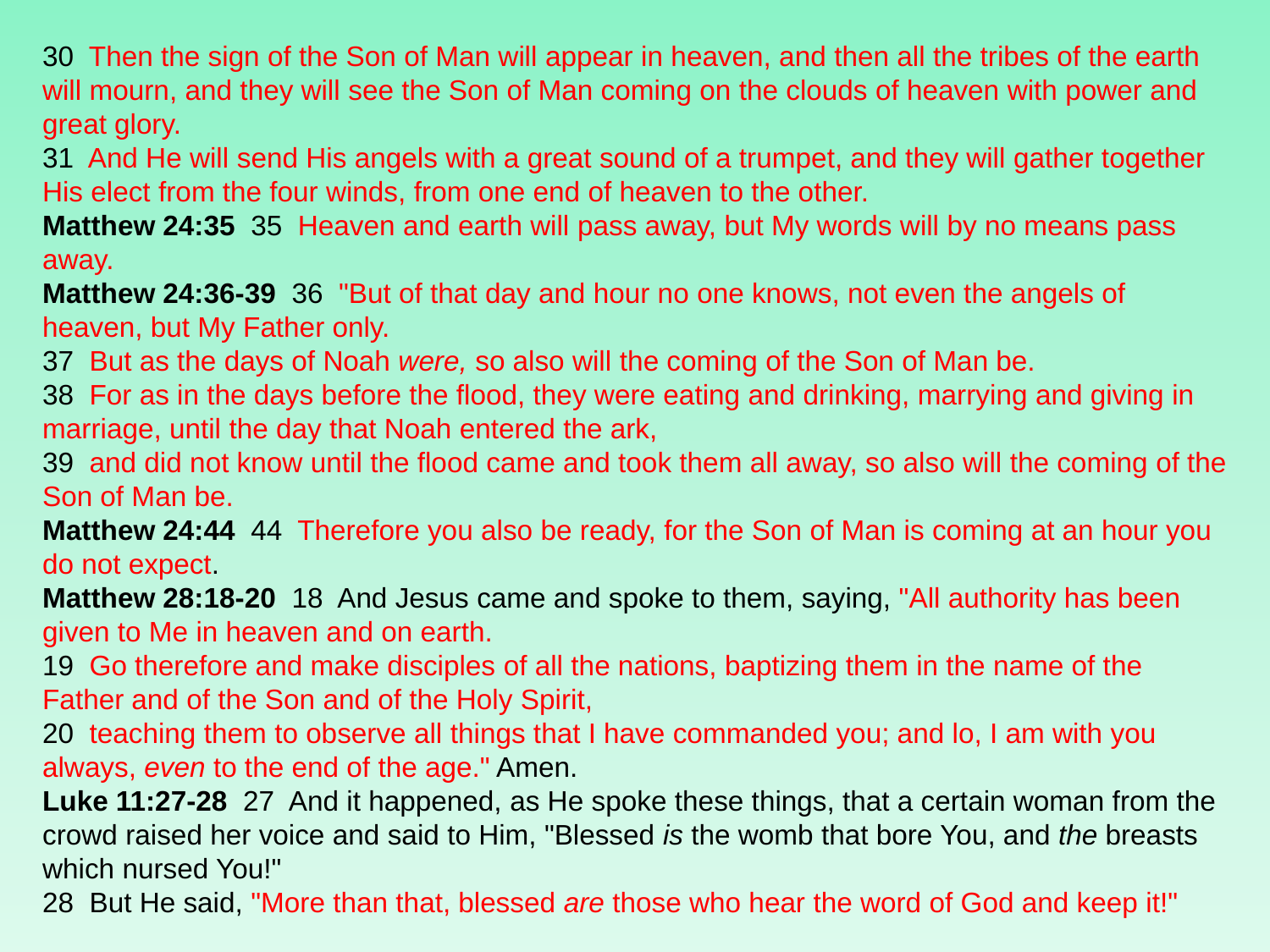**John 3:13** 13 No one has ascended to heaven but He who came down from heaven, *that is,*<br>the Son of Man who is in heaven the Son of Man who is in heaven.

**John 14:15** 15 "If you love Me, keep My commandments.

**John 14:21** 21 He who has My commandments and keeps them, it is he who loves Me. And he who loves Me will be loved by My Father, and I will love him and manifest Myself to him." **John 14:23-26** 23 Jesus answered and said to him, "If anyone loves Me, he will keep My word; and My Father will love him, and We will come to him and make Our home with him. 24 He who does not love Me does not keep My words; and the word which you hear is not Mine but the Father's who sent Me.

25 "These things I have spoken to you while being present with you.

26 But the Helper, the Holy Spirit, whom the Father will send in My name, He will teach you all things, and bring to your remembrance all things that I said to you.

**John 15:10** 10 If you keep My commandments, you will abide in My love, just as I have kept My Father's commandments and abide in His love.

**Revelation 19:11a, 13** 11 Now I saw heaven opened, and behold, a white horse. And He who sat on him *was* called Faithful and True, and in righteousness He judges ... .

13 He *was* clothed with a robe dipped in blood, and His name is called The Word of God.

**Malachi 4:1-2** 1 "For behold, the day is coming, Burning like an oven, And all the proud, yes, all who do wickedly will be stubble. And the day which is coming shall burn them up," Says the LORD of hosts, "That will leave them neither root nor branch.

2 But to you who fear My name The Sun of Righteousness shall arise With healing in His wings; And you shall go out And grow fat like stall-fed calves. \*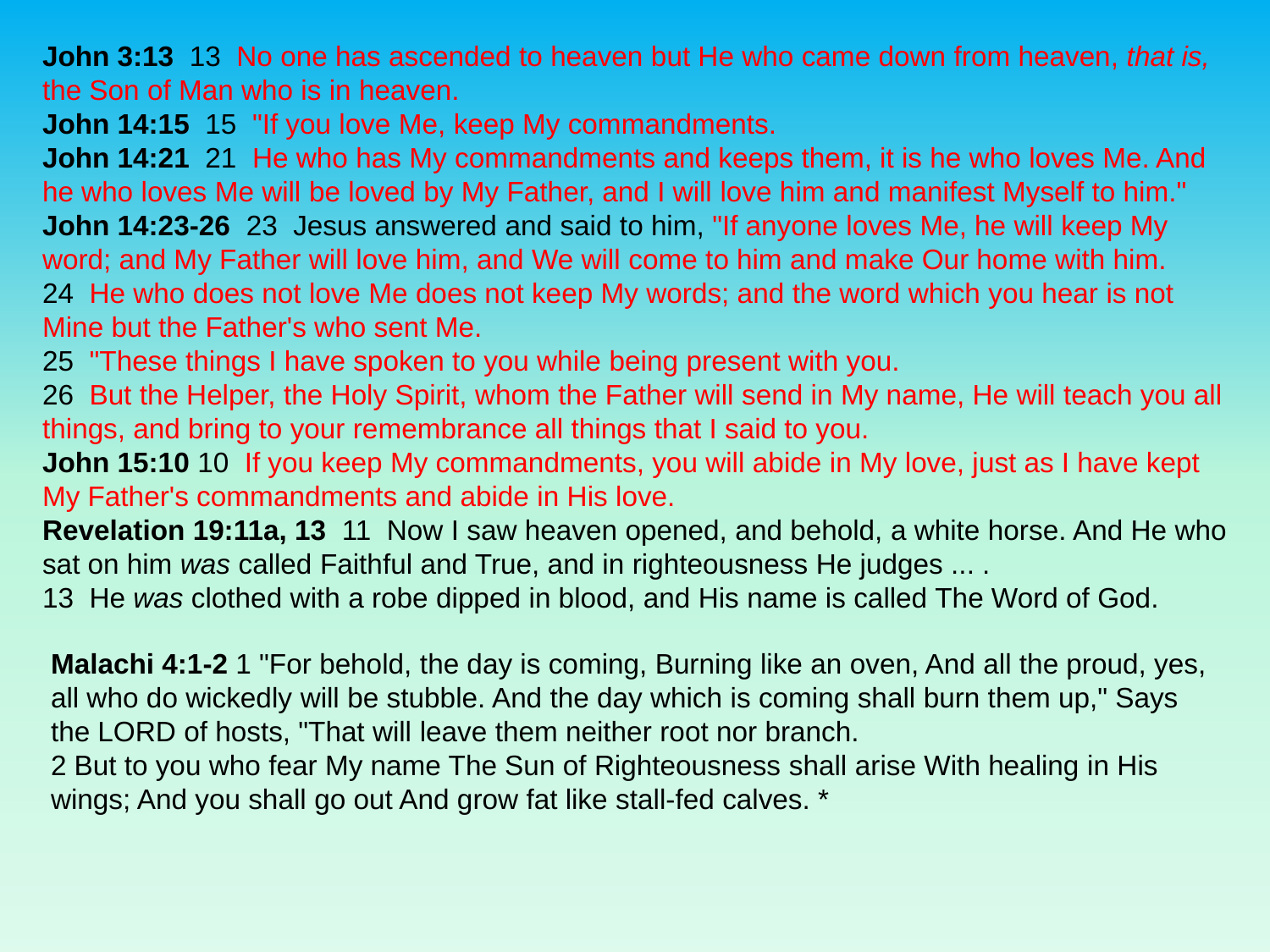*\* Regarding Malachi 4:2, Spurgeon writes* "This promise has also had a practical fulfillment in the deathbed experiences of God's people..." and "Though the body has been bound fast with cords, the soul has mounted up as on the wings of eagles, in sacred rapture and holy bliss. The sun of righteousness has risen upon them. Before their earthly sun went down, the heavenly sun lit up their sky with a sacred high, eternal noon."

 *God wants to bless you for all your long efforts to understand this very confusing and difficult Universe in which we live — so let Him reward your search with the grace of His forgiveness and enlightenment!*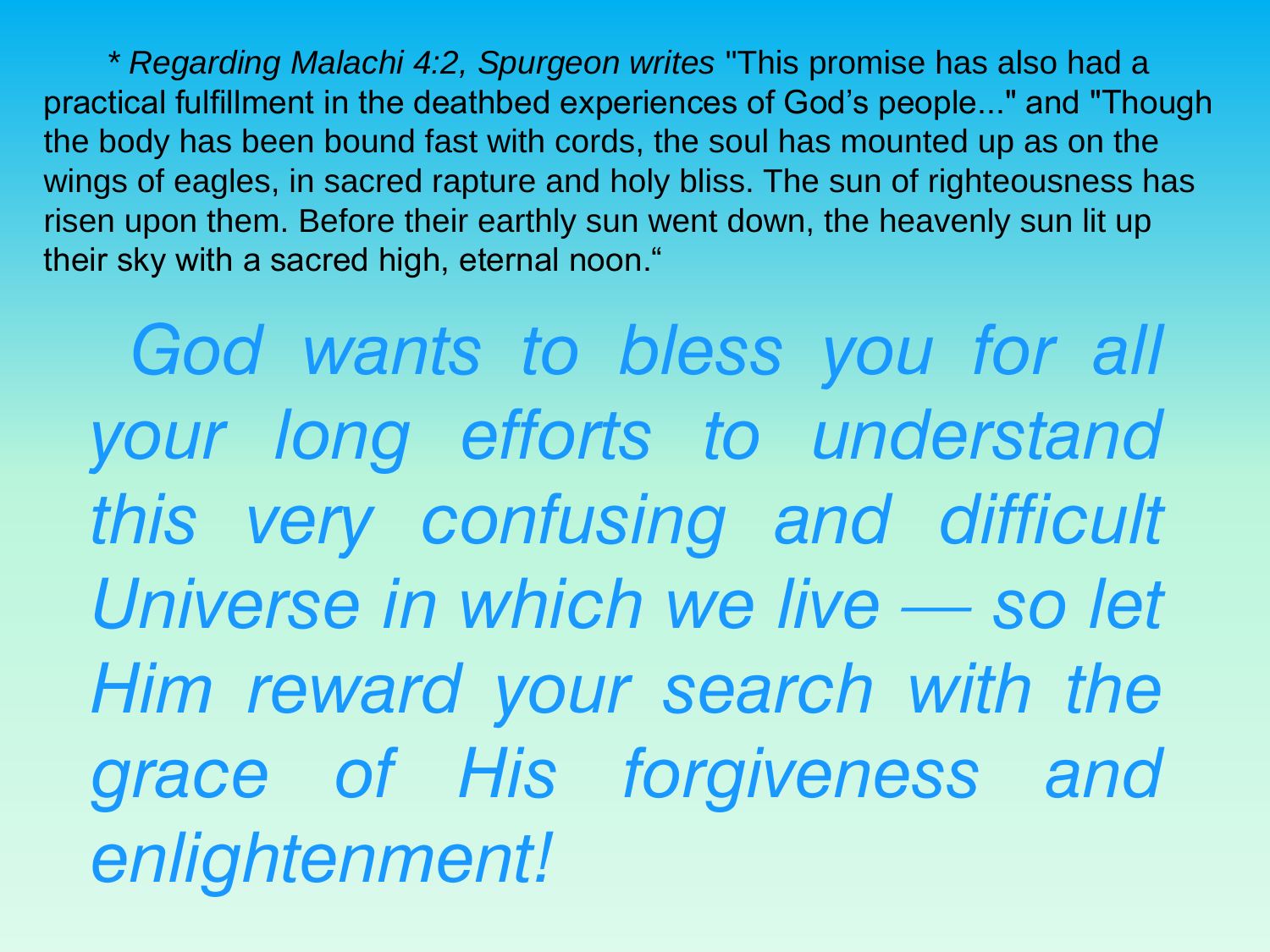#### **A Couple Of Relevant Quotes… On God's Attributes, From Rev. Dr. David Jeremiah's New Book (2018), Entitled** *The God You May Not Know***. Extracted From The Excellent Chapter Called "Knowing A Powerful God."**

Is the sun shining outside your window today? I hope so, because I want you to consider the incredible power of solar energy. The sun is a blinding star, 330,000 times as massive as Earth. About a million Earths could fit inside it. It takes eight minutes for a beam of light and heat to travel from the sun to the Earth, almost 93 million miles, and it arrives here, right on schedule and in the exact proportions needed to sustain life on our planet.

 The temperature at the surface of the sun is about 10,000 degrees Fahrenheit, and scientists believe the temperature at the core of the sun may reach 27 million degrees. It never shuts down, though it may occasionally flare up. The sun is essentially a gaseous ball of continuously occurring nuclear explosions, radiating its energy uniformly in all directions throughout the solar system.

 Every second, the sun produces the same energy as about 1 trillion one-megaton bombs. To put it in tangible terms, in one second our sun can produce enough energy to power human civilization for almost 500,000 years, [so] imagine if we could collect and use it all! Furthermore, the sun has enough nuclear fuel to burn for another five billion years. 1

 … Think of all the energy radiating from all those stars and ask yourself– where did all this energy come from? What source of power could so animate the universe?

*– excerpts above, from pp. 113-114, found in Chapter 6 of The God You May Not Know, are written by Rev. Dr. David Jeremiah.*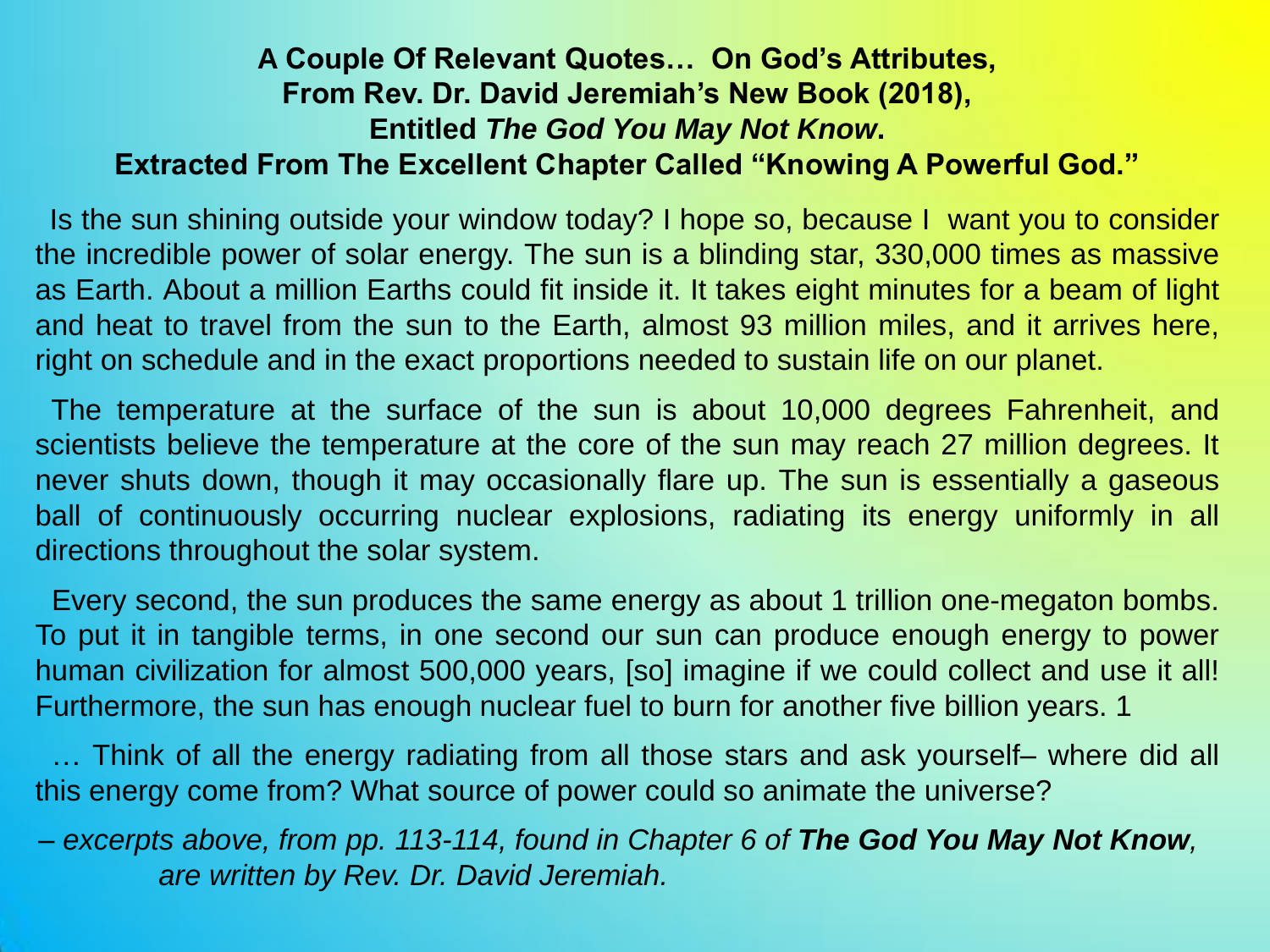#### **Continuing With The Relevant Quotes From Rev. Dr. David Jeremiah's Great New Book Released In 2018 And Titled** *The God You May Not Know.*

 The power of God, as evidenced in the creation and preservation of the universe and in the Resurrection of Jesus Christ and the transformation of believers, is hard for us to grasp, yet wonderful to ponder. That same power is available to carry us through our daily lives like a canoe on a swiftly flowing river, in our worship, our walk, and our work for Him.

 … Let me leave you with a verse from Peter about the practicality of God's omnipotence: "His divine power has given to us all things that pertain to life and godliness, through the knowledge of Him who called us by glory and virtue" (2 Peter 1:3)

 You are not powerless– not now, not ever– not if you are a follower of the Son who shines in all His brilliance with healing in His rays. His divine power has given you everything you need through Christ.

*-- excerpts from p. 131, conclusion of Chapter 6 in The God You May Not Know.*

 *Now go buy the book or e-book and read all 12 of the chapters for your own spiritual growth and edification…!*

- 1. Knowing the God You Worship
- 2. Knowing a Holy God
- 3. Knowing a Faithful God
- 4. Knowing an Eternal God
- 5. Knowing a Changeless God
- 6. Knowing a Powerful God
- 7. Knowing a Good God
- 8. Knowing an All-Knowing God
- 9. Knowing a Sovereign God
- 10. Knowing an Ever-Present God
- 11. Knowing a Loving God
- 12. Knowing God by Name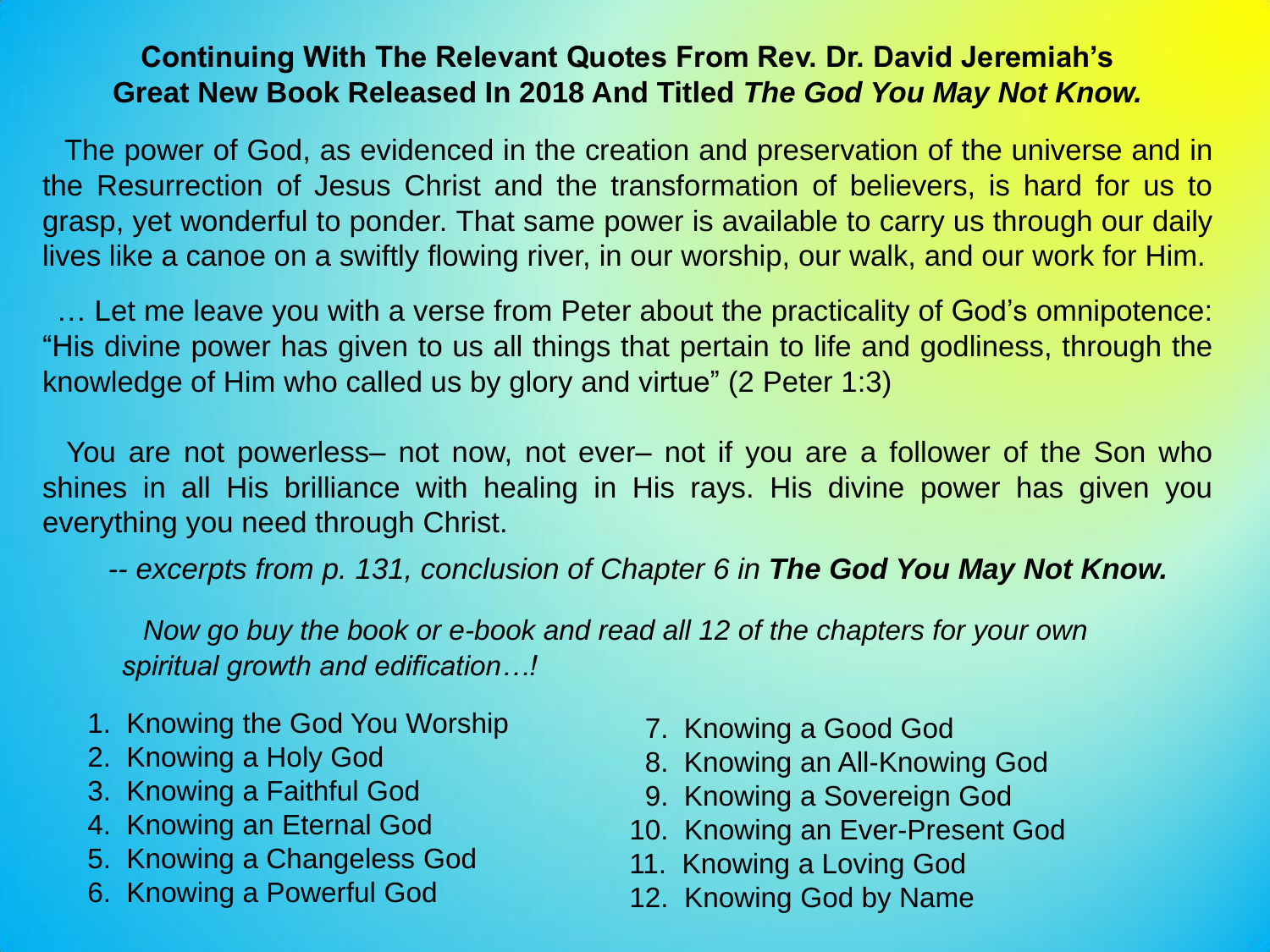**Jesus said of the people of God** that "The kingdom of heaven is like a **net** that God has cast into the sea, and it gathers of every kind: When it is full, it will be pulled up on the shore, where they will sit down to sort the catch, and they will **collect the good fish in baskets, but the bad things will be thrown away. This is the way it will be at the end of the world:** The **angels** shall come forth, and they will **separate** the unrighteous persons from among those justified by God . . ."

> *Excerpt from the book of Matthew, who was a constant companion of Jesus and his devoted disciple [13:47-50].*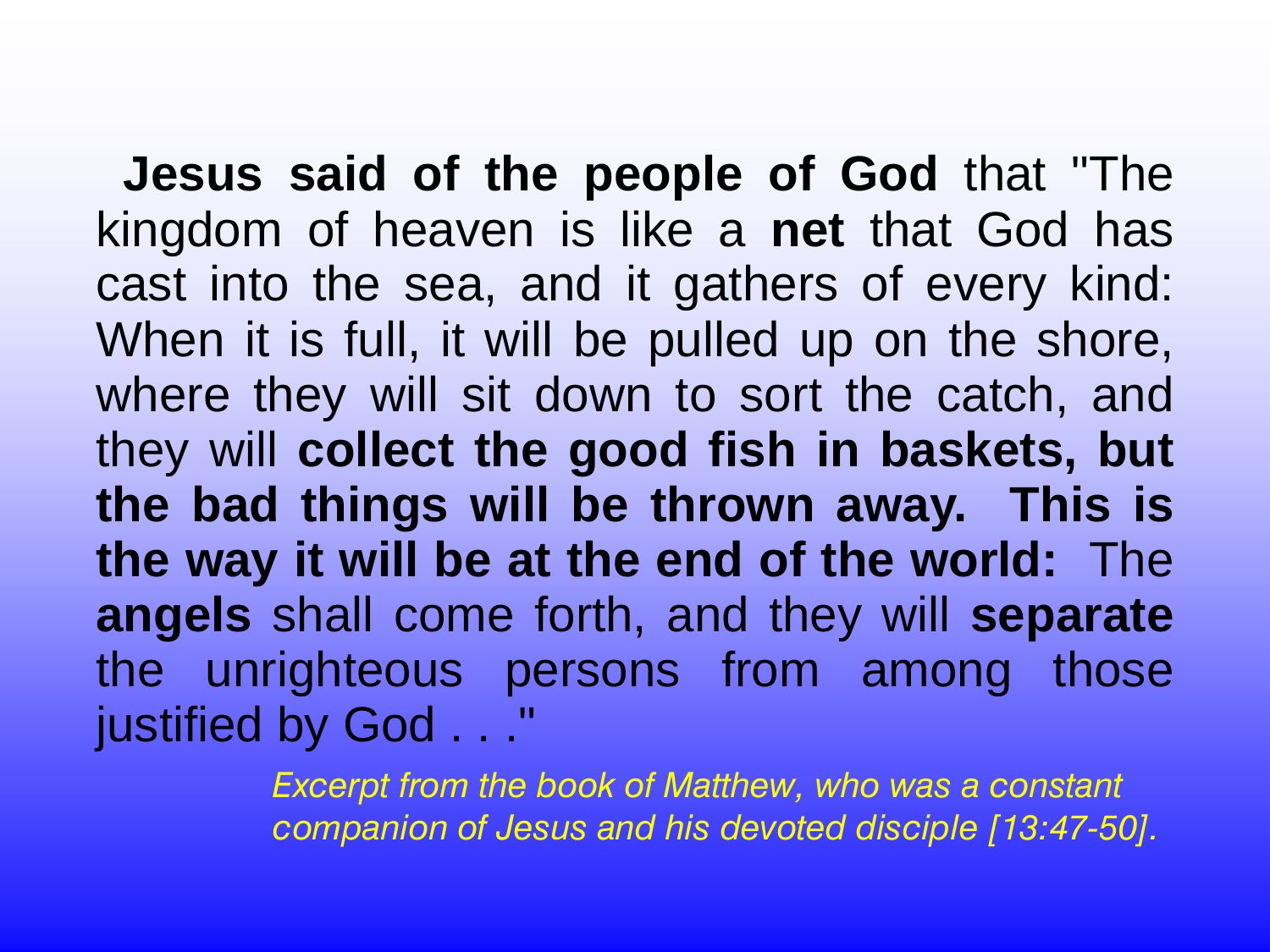**Jesus spoke of the people of God as being like a seed that is growing secretly,** saying, "As for the kingdom of God, it is as if a person should cast seed into the ground; and then he sleeps, and he rises up night and day to see that the seed is springing forth and always growing up, although he knows not exactly how. The Earth is bringing forth fruit from itself; first the blade, then the ears of corn, and after that the fullness of the ears of corn. And when all the **fruit of the Earth** has come forth, immediately God will use the sickle to reap the fields, because the **harvest-time** has come."

*Excerpt from the book of Mark [4:26-29].*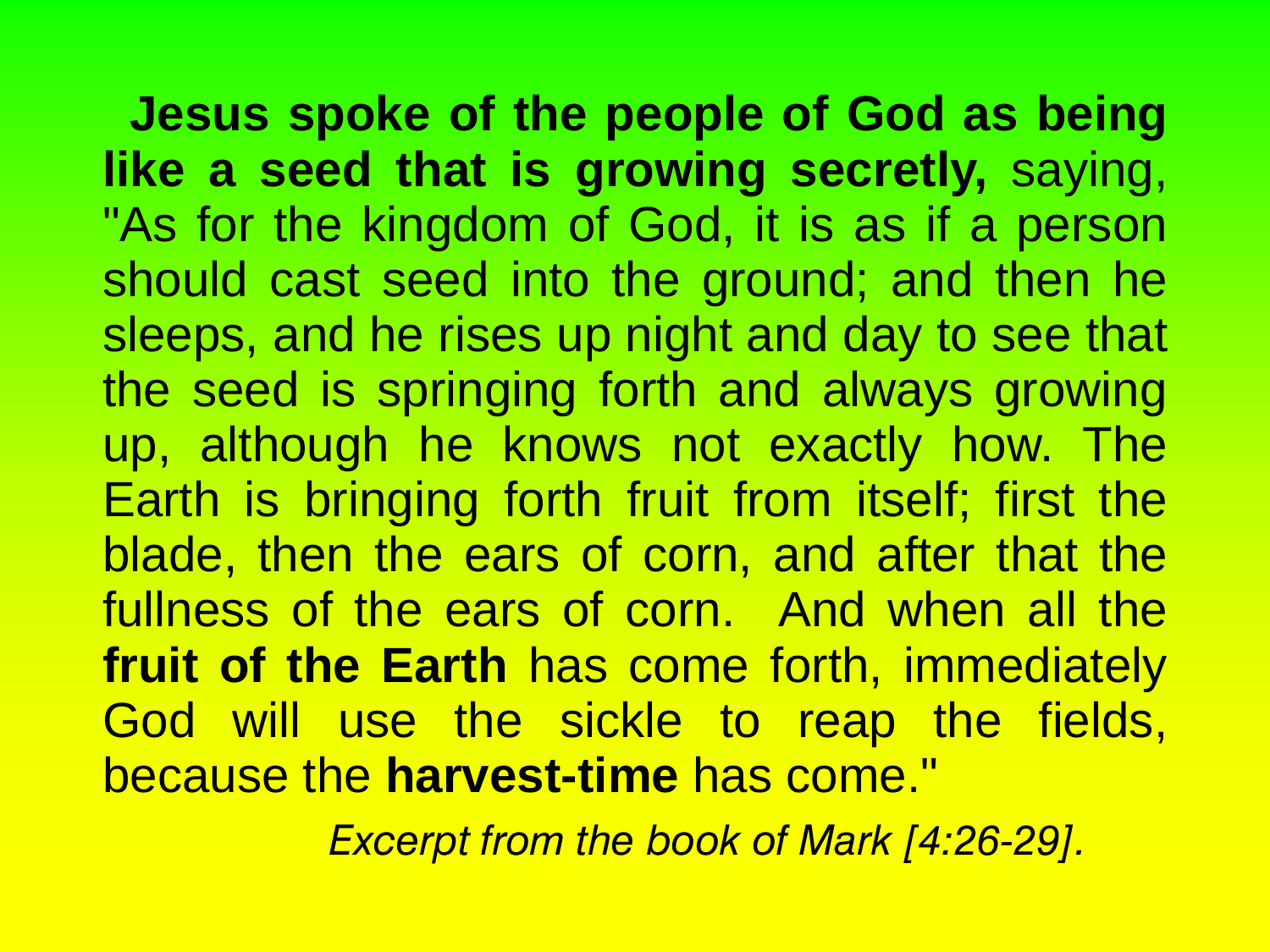It's very important for all of us to remember this: 1) **WE SPEAK TO YHWH GOD** by our prayers. 2) **YHWH GOD SPEAKS TO US** by the words of Holy Scripture.

We must thus try to read His words and His Book, written through His Holy Spirit (a Divine Person Who is an equal member of Triune YHWH God) working inside human writers, just as often as we possibly can!!

 *Triune YHWH God wants to bless you for all your long efforts to understand this very confusing and difficult Universe in which we live — so let Him reward your search with the grace of His forgiveness and enlightenment!*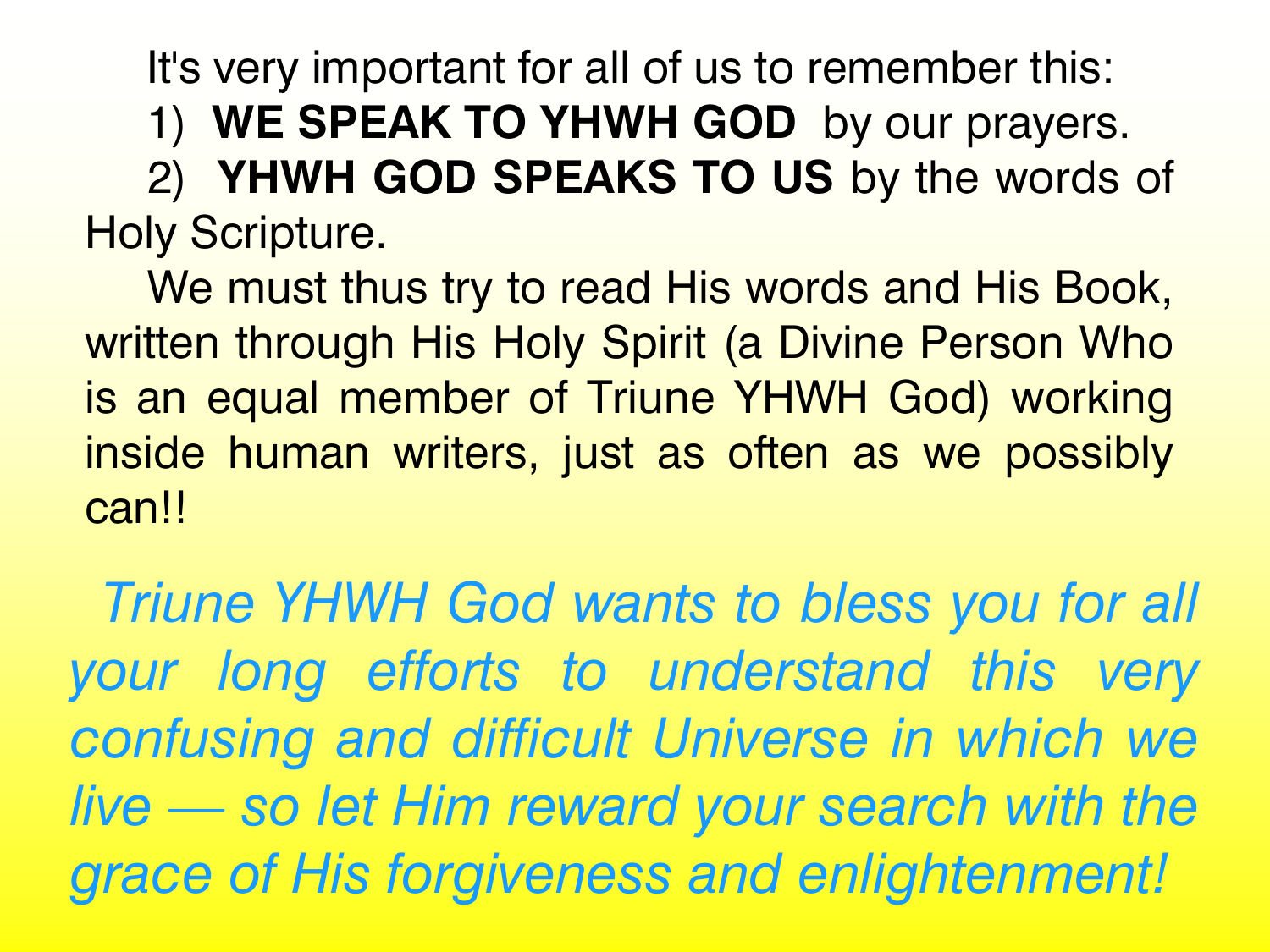#### **A Letter From The Author**

 "Miraculous fire" becomes a reality for a human being when God puts His Holy Spirit into a believer. This transformation comes only through faith and by a prayer to God through His Son Jesus Christ. Then the human being actually becomes a consecrated temple and a place of residence for God's Holy Spirit. Amazing as it may sound, a mere human being is able to become a "Temple of Miraculous Fire" for Jesus Christ. The fire of God's Holy Spirit will then burn in you eternally! This will be evident to your friends and neighbors. People may even come from many miles away just to see the Spirit of God that is burning within you.

 You immediately get a new understanding of the Universe around you. You realize that the Creator of our Universe is a Trinity, the same Triune God Who was honored and worshiped by Abraham, Moses, Jesus, Peter, and Paul. You come to understand that the whole Universe was created through God The Son, Who is the Word of God and the Rock of our salvation… and you know that the fallen Universe is saved only by the sinless virtue of Jesus Christ, the Son of God. Only God The Son could die for the sins of the world, as He alone could sacrifice Himself for the Universe that was created through Him. He alone can bring salvation to the people of Earth. He will do this for you too, if you don't shut him out of your life. Open the door to your heart… and let Jesus Christ come inside your earthly domicile. He'll give you the fire of His Holy Spirit.

 And what is more, Jesus Christ will also give you an endless supply of "living water," which will become in you a spring of Eternal Life with God.

[For more on this subject, please read our tract *The Temple Of Miraculous Fire*.]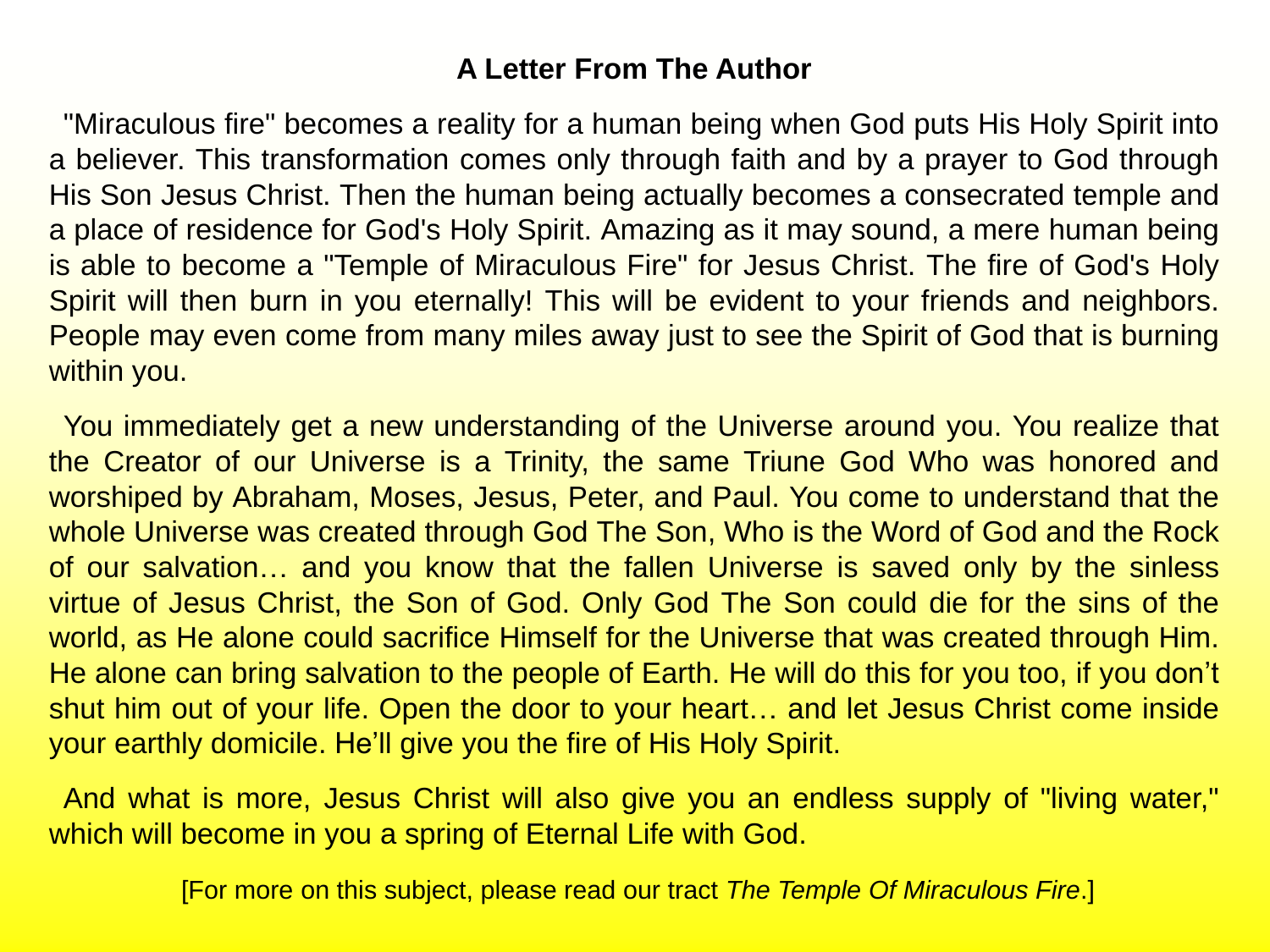The "Temple Of Miraculous Fire" at Muktinath, Nepal. Photo by Ken Street.



 The "Temple Of Miraculous Fire" at Muktinath, Nepal, plays a part in one personal-testimony tract written by Ken Street. It was the goal of the Pokhara-Muktinath Trek, which he and some friends undertook to accomplish while visiting Nepal, and the resulting tract has been given the title *Find Your Divine Purpose In… The Temple of Miraculous Fire.*

 Several other personal-testimony tracts were also based on his travels in South Asia (Nepal, India, and Sri Lanka), and these include *The Journey To The East* and *The Rock That Is Higher Than All.*

**God visited planet Earth when He walked upon our world in the human body of Jesus Christ.**

 **Jesus said, "Before Abraham was even born, I AM." He said, "The Father and I are One."**

 **God traveled to the Earth so that He could show us the route to Heaven.**

 **His Light has lived among us. We have seen the Way, the Truth, and the Life of God.**

 **Be sure you are ready for His Return, because Jesus will be coming back** *soon***… and** *suddenly***… when many persons are still unprepared.**

**Street Tracts.** One more way to try to get people saved, so they don't have to face the prospect of an eternity in Hell. Instead, they can find Eternal Life with God, the Almighty Creator of our Universe.

**Street Tracts.** Don't go out of your home without them!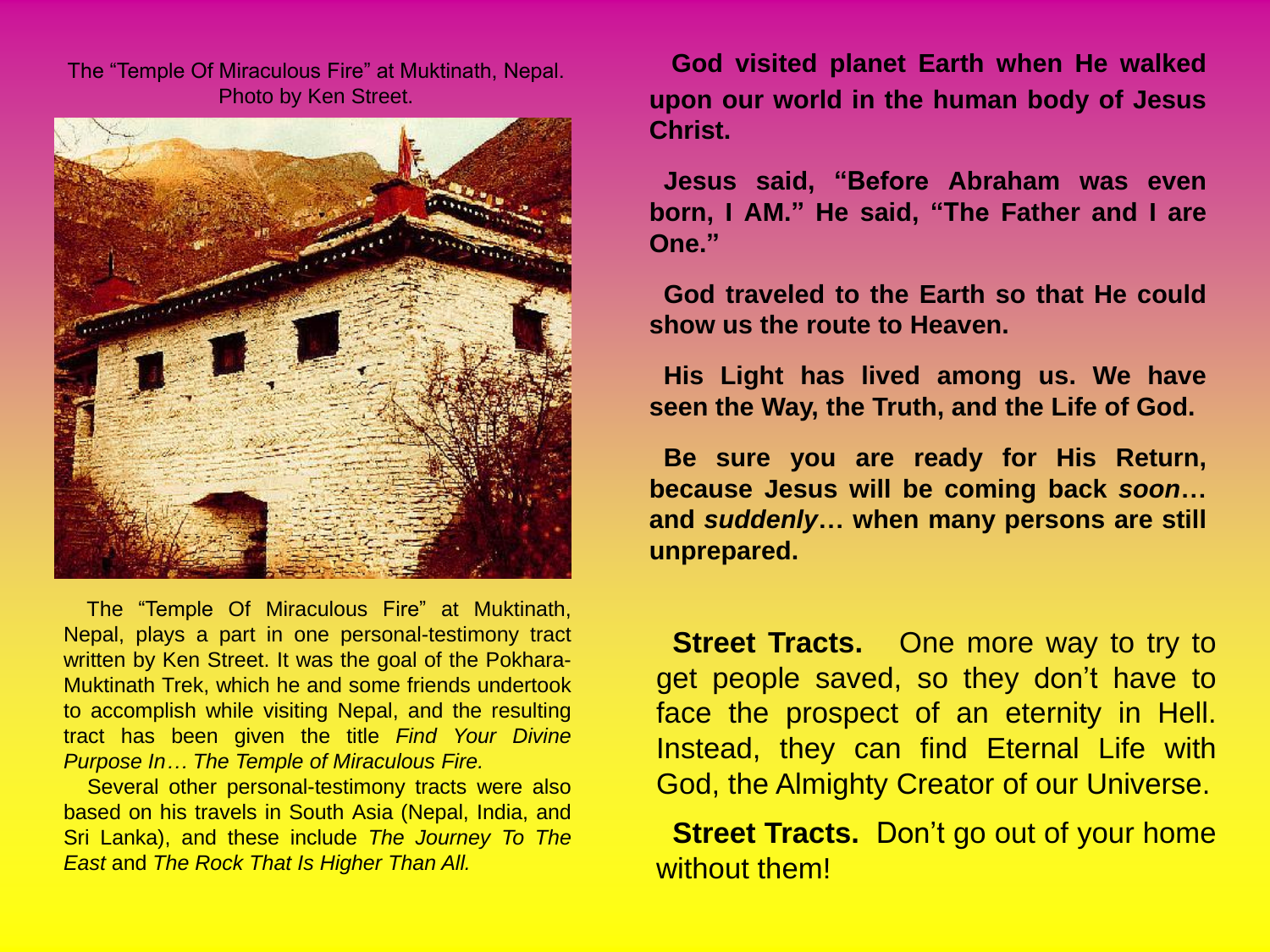#### Street Tracts in the Godly Light series:

Divine Selection: God's Developmental Program For Earth A Logical Solar System: For All The Interactive Elements Burnt Dust In A Black Sky The God-Man Interface The Reality Zone The Star Of Royal Beauty A Supernova At Armageddon The Spiritual Solar System Charts

#### **Street Tracts in the Godly Grace series:**

A Godlike Overview Of Affliction A Godlike Overview Of Death, Disease, And Decay A Godlike Overview Of Evil Flourishing A Godlike Overview Of Catastrophes A Godlike Overview Of Cataclysm A Godlike Overview Of Apocalypse A Godlike Overview Of Earth's End

If you would like to support our work, you can pray for us and you may even wish to make *a donation toward the continuation and expansion of this evangelistic tracts outreach. If so, please make the check payable to Roddy Kenneth Street, Jr. and you may mail it to: R. K. Street, Jr., 211 East Lebanon St., Mount Airy, NC 27030 USA.*

 *Donations will be used to cover publication cost for printed editions in paper booklet form.*